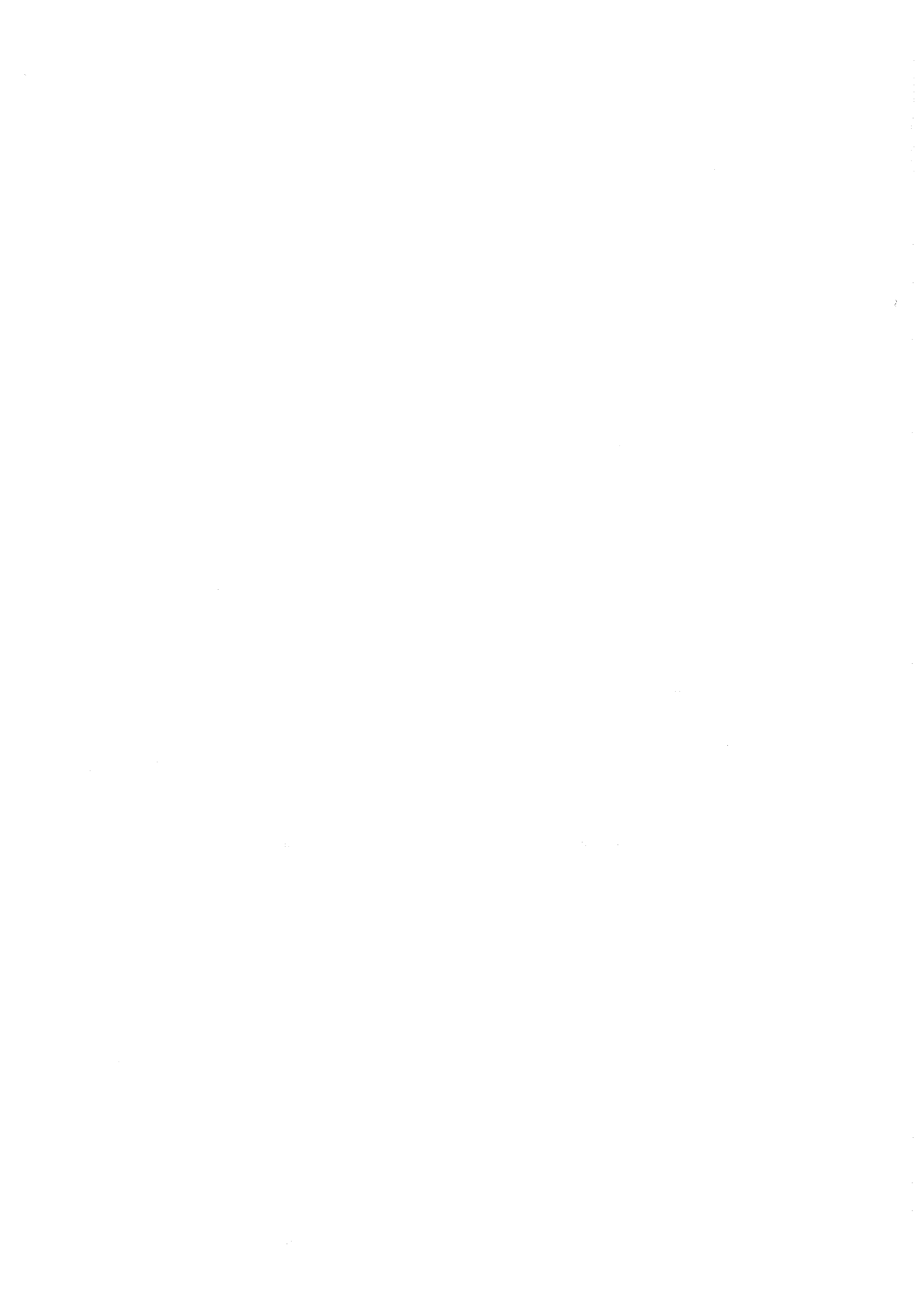# TEACHER/THERAPIST COLLABORATIONS: DISCOURSES, POSITIONINGS AND POWER RELATIONS AT WORK

Thesis submitted in fulfilment of the requirements for the degree of Doctor of Education of the University of Stirling

# JOAN CHRISTINE FORBES

Institute of Education October 2003

A S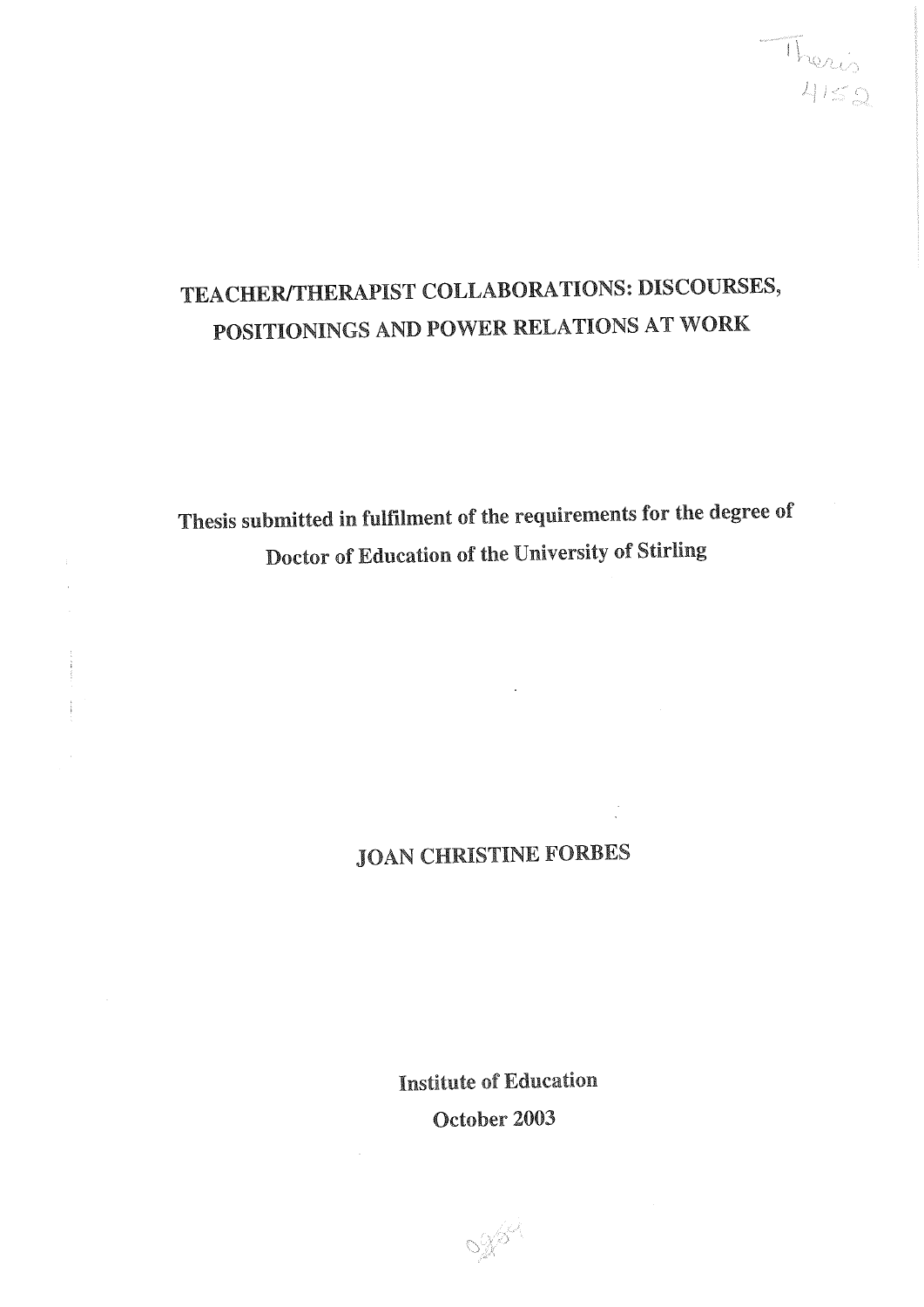# ABSTRACT

The focus of this research is on the collaboration relationships of teachers and therapists working in school-based provision for pupils with language and communication disorders. The research is concerned with how the collaboration relationship operates as a power relation for these individuals. There is an attempt to work out something of the effects of changing notions of professionalism in its historical and current versions. The research reveals individuals' identifications with the powerful discourses in this contingent context, manifested in their metaphors and discursive moves. It analyses the complex interaction of discourses and cultural discourses/practices, attempting to grasp the effects of the powerful discourses as individuals construct and re-construct multiple professional and cultural identities and subject positions. In its examination of the political and cultural functioning of the forces of power-knowledge-selves-desire, the research analyses the operation of five dimensions of power at work in these relationships. The analysis subsequently suggests some implications for teacher/therapist co-practice.

The research attends to the discourses of inter-professional collaboration in government policy documentation at the macro level, within local authority and school-institution policy statements at the meso level and in the way that participants write and speak of their collaborations at a micro leveL. Macro level discourses were examined in the relevant speech and language therapy and education agencies' policy documentation including Her Majesty's Inspectorate of Schools (HMI) Report (1996) and the Royal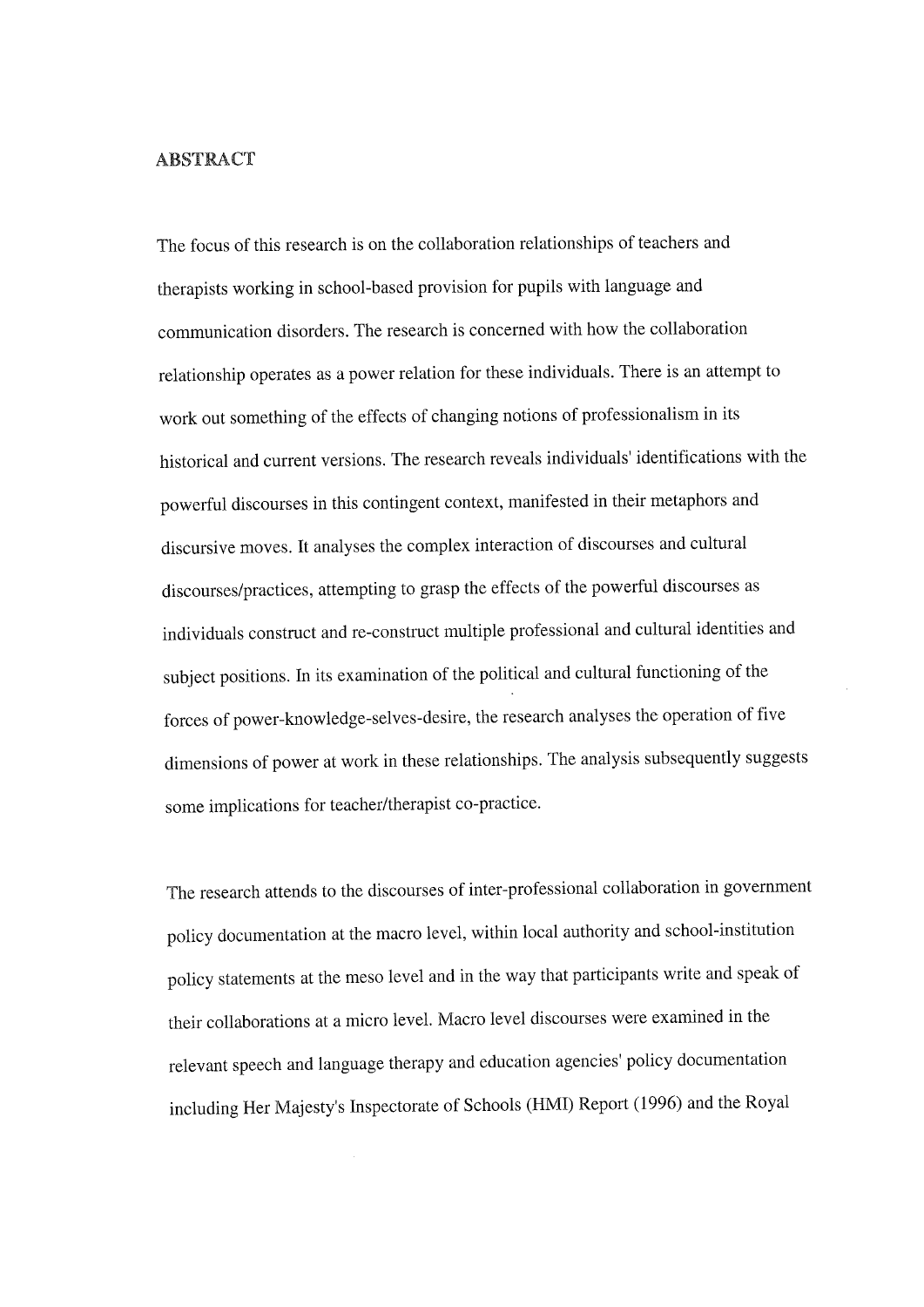College of Speech and Language Therapists (RCSLT) (1996) statement of professional standards. Meso level discourses were sought in the relevant local education authority and school policy documentation. Micro level discourses were explored in instances of individuals' talk about their collaborative practice. Participants' accounts were gathered in semi-structured interviews, audiotaped collaborators' meeting talk and written texts.

Individual experiences within specific collaboration relationships have not perhaps been grasped or understood in research into teacher/therapist co-working which draws upon positivist methodology and uses positivist methods. There is much previous research which theorizes collaboration at interagency or interprofessionallevels or that takes a systems theory approach that seeks to generalize norms of 'effectiveness' at either or both of these levels. This research was concerned to explore individuals' experiences of co-practice in an analysis which questioned co-practice norms and attempted to unsettle certainties. Participants' accounts in this analysis suggested a more continuous, fluid process of construction and re-construction of individuals' subject positions characterised by unstable identifications. Analysis of individuals' accounts revealed their subjection to the powerful discourses and their active exploitations of those discourses as resources, their subject positions manifested in their discursive choices, ambivalences, oscilations, evasions and miscalculations. Certain of the ways were uncovered in which multiple, unstable practice and co-practice related discourses interplay and compete, working to produce individuals subject to their power; and providing the discursive resources which individuals deploy as they constitute and reconstitute discourse/practice identity positions in their struggles for domination within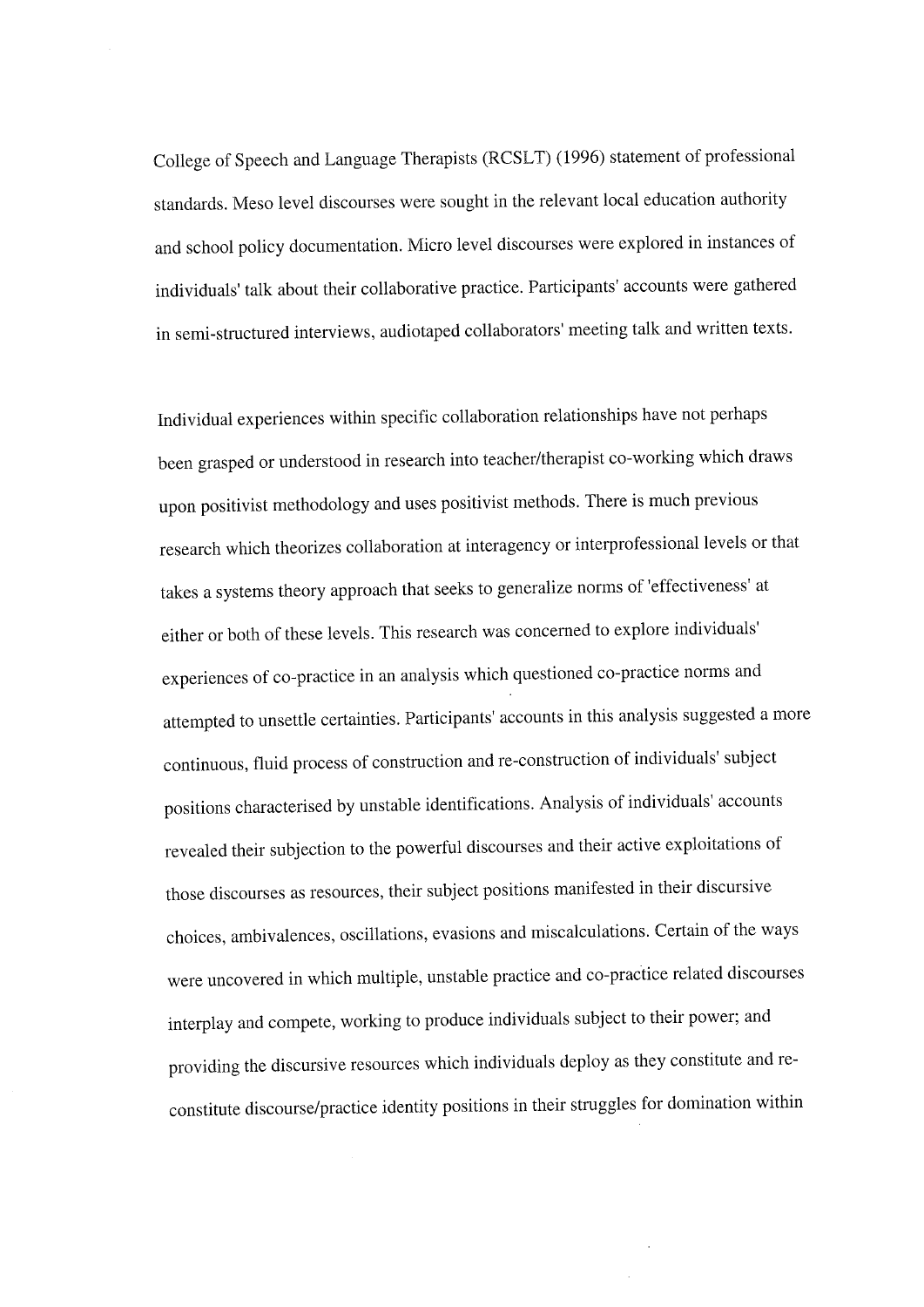their relationships. This analysis suggests certain of the effects of the powerful discourses as the participants constitute and re-constitute acceptable power sharing practices, positions within the dimensions of power which, at times collide with positions acceptable to the other.

A number of possibilities for the co-practice of teachers and therapists in school-site provision for pupils with language and communication disorders are identified and discussed. These suggest how school institutions' and agencies' policy makers might attend to the diversity and plurality of teachers' and therapists' discursive resources and co-practices. These also suggest that spaces for the exploration of teacher/therapist discourse/practice differences as these relate to the notion of shared discursive resources and co-practice should be opened-up. These further suggest the need to question current policies and practices using a wider variety of conceptual and analytical tools and the need for shared learning spaces which might promote more personally acceptable practices underpinned by knowledge of each other's aspirations.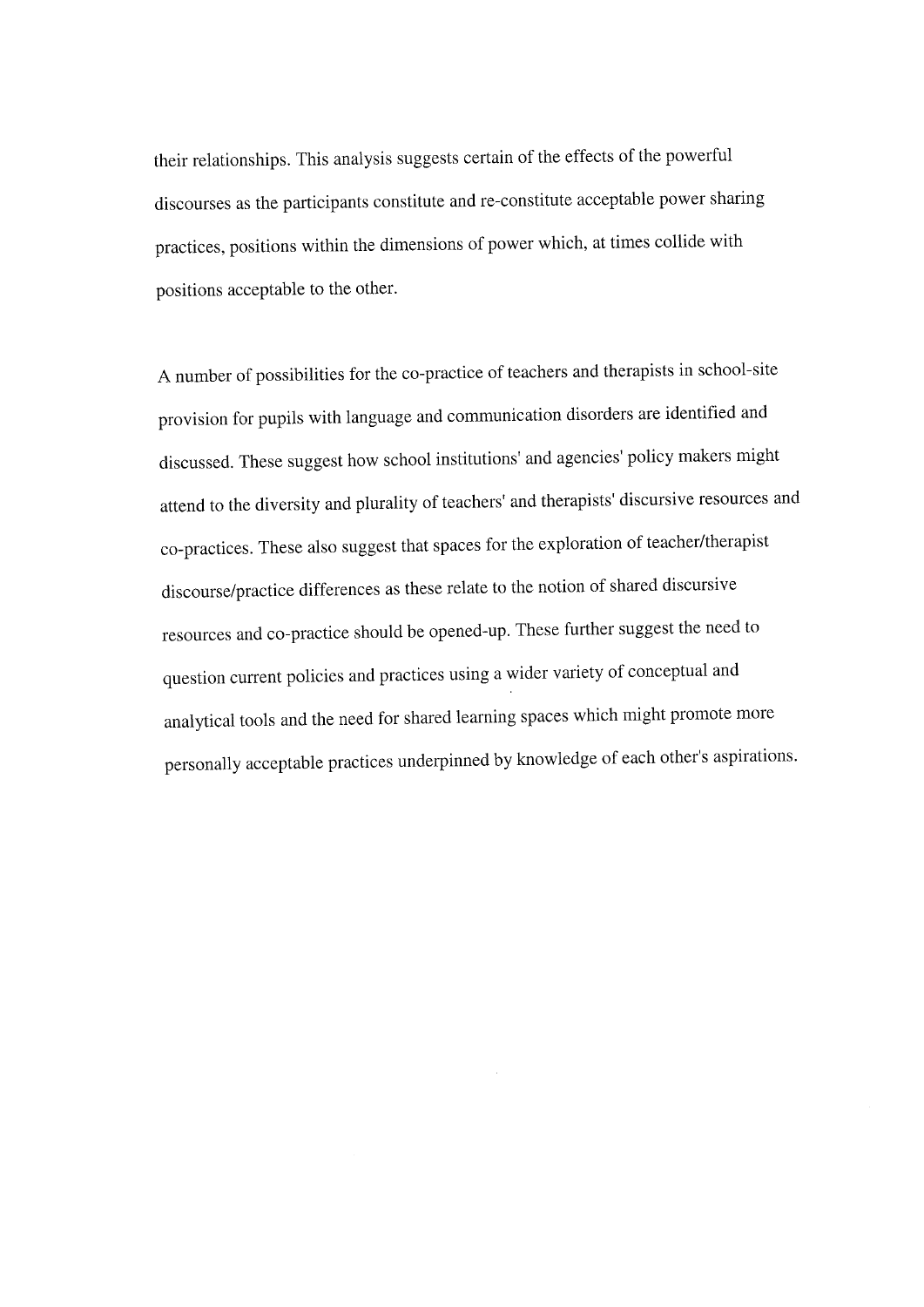# ACKNOWLEDGEMENTS

Firstly, I thank the teachers and therapists who participated in this research for their enthusiasm for the project and their generosity in sharing their time and talk with me.

I also warmly thank Professor Julie Allan, my supervisor, for her advice, encouragement, good humour and support.

Finally, with much love, I thank Ian and Ben for, as always, being here, there and everywhere for me. Thank you both for everything.

 $\ddot{\phantom{a}}$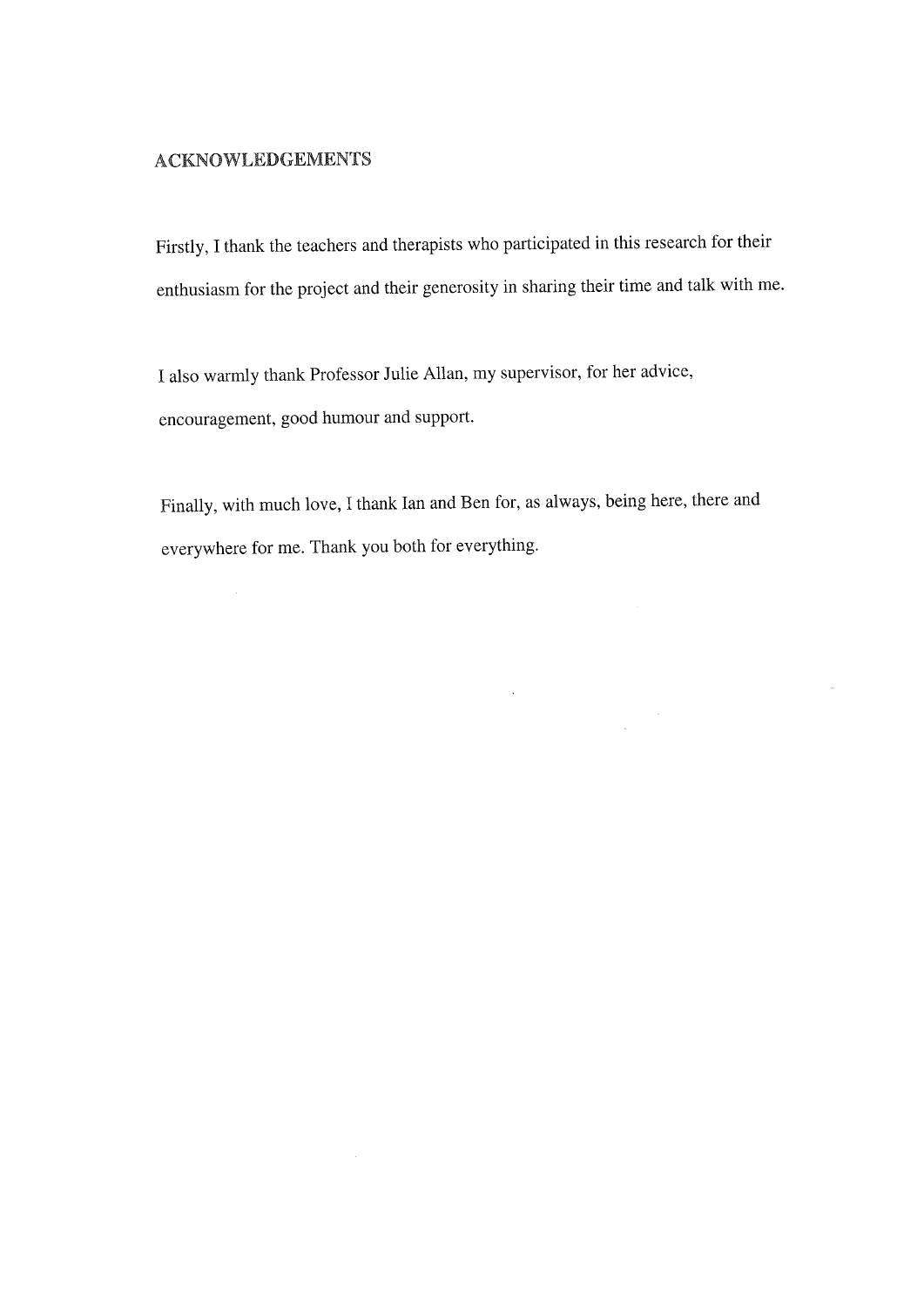CONTENTS

Abstract

# Acknowledgements

| TYPTATION INTO CAP ATTENDAD |                                                              |    |
|-----------------------------|--------------------------------------------------------------|----|
| Chapter 1:                  | Introduction                                                 | 1  |
|                             | <b>Outline of the dissertation</b>                           | 5  |
| Chapter 2:                  | New research traditions: methodological decisions            | 7  |
|                             | Lyotard's intellectual tools                                 | 11 |
|                             | <b>Derrida's critical tools</b>                              | 12 |
|                             | <b>Foucault's analytical tools</b>                           | 18 |
| Chapter 3a:                 | Methodology                                                  | 29 |
|                             | Aims of the research                                         | 29 |
|                             | <b>Overall research question</b>                             | 29 |
|                             | <b>Research sub questions</b>                                | 29 |
|                             | The research approach                                        | 30 |
|                             | Introducing the metaphors which operate to constitute the    |    |
|                             | concrete power relation                                      | 32 |
|                             | <b>Research methods</b>                                      | 40 |
|                             | <b>Regarding reflexivity</b>                                 | 45 |
|                             | Seeking a reliable, stable foundation for the empirical work | 48 |
|                             | Seeking texts that manifested the therapist/teacher          |    |
|                             | power struggles                                              | 49 |
|                             | <b>Ethical decisions</b>                                     | 51 |
|                             | <b>Standards of judgement</b>                                | 55 |
|                             |                                                              |    |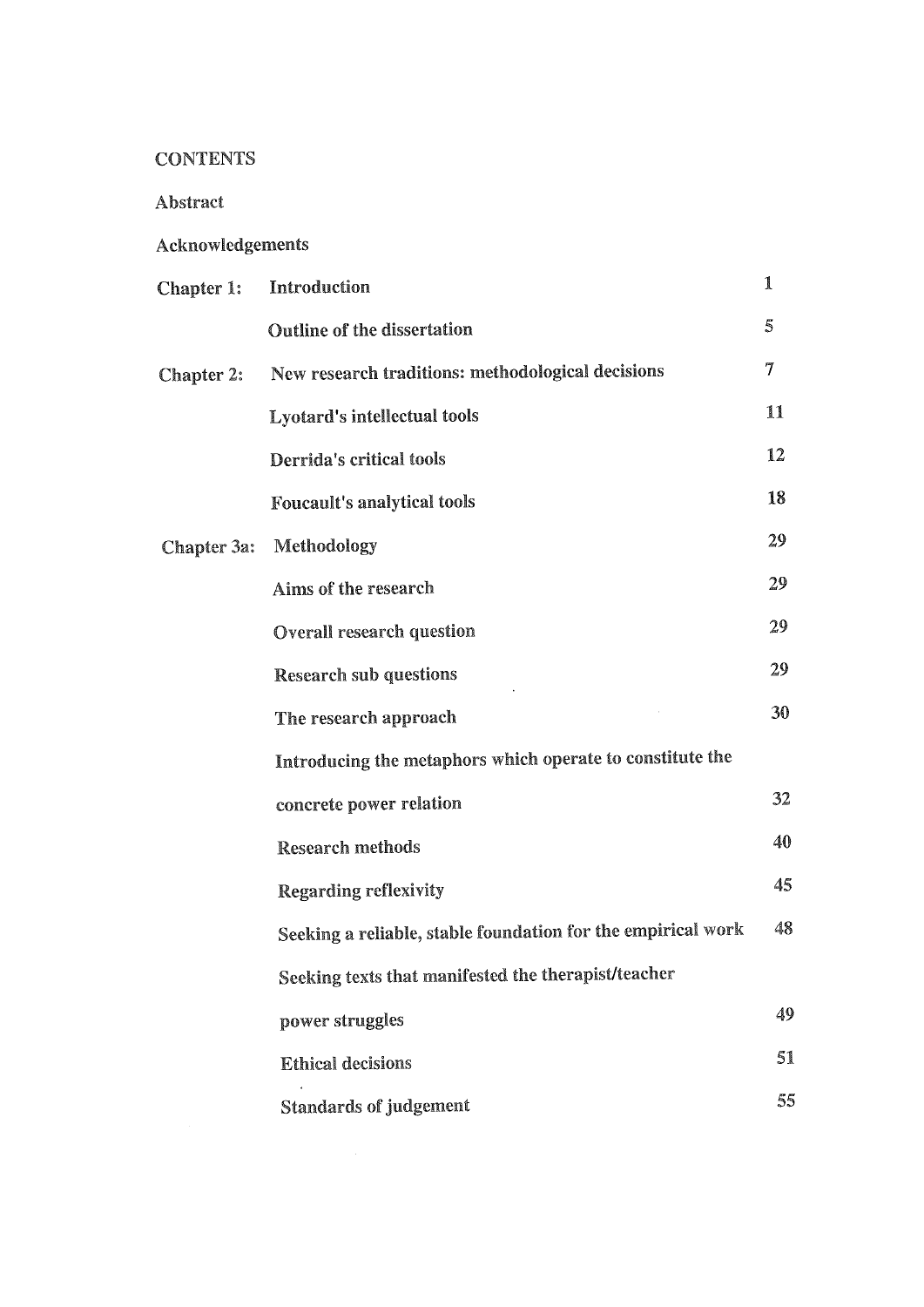|                   | <b>Frameworks and methods for analysis</b>                | 57  |
|-------------------|-----------------------------------------------------------|-----|
|                   | Introducing my positional voice and perspectival thinking | 58  |
|                   | Power dimensions in the move to collaboration             | 61  |
|                   | Rethinking my overall research problem                    | 66  |
| <b>Chapter 3b</b> | Methodological decisions: chronological signposts         | 67  |
| <b>Chapter 4:</b> | What's been written: the discursive effects               | 83  |
|                   | Why critique mainly school policy?                        | 83  |
|                   | <b>Collaboration: the focus of this research</b>          | 85  |
|                   | <b>Outline of this chapter</b>                            | 87  |
|                   | A view of 'discourse'                                     | 87  |
|                   | <b>Strand 1: policy documentation discourses</b>          | 89  |
|                   | Prevailing collaboration policy discourses                | 94  |
|                   | <b>Policy implementation strategy</b>                     | 98  |
|                   | The effects of official statements                        | 99  |
|                   | <b>Accommodating change</b>                               | 101 |
|                   | Strand 2: new conceptualizations of 'professional'        | 103 |
|                   | 'Profession' and its related concepts                     | 105 |
|                   | New norms of professionalism                              | 106 |
|                   | The new view of collaborative professionalism             | 108 |
|                   | <b>Strand 3: collaboration</b>                            | 109 |
|                   | <b>Collaboration metaphors</b>                            | 117 |
|                   | Grappling with collaboration: using metaphor as a tool    | 121 |
| Chapter 5:        | Getting to know them: the research sites and participants | 125 |
|                   |                                                           |     |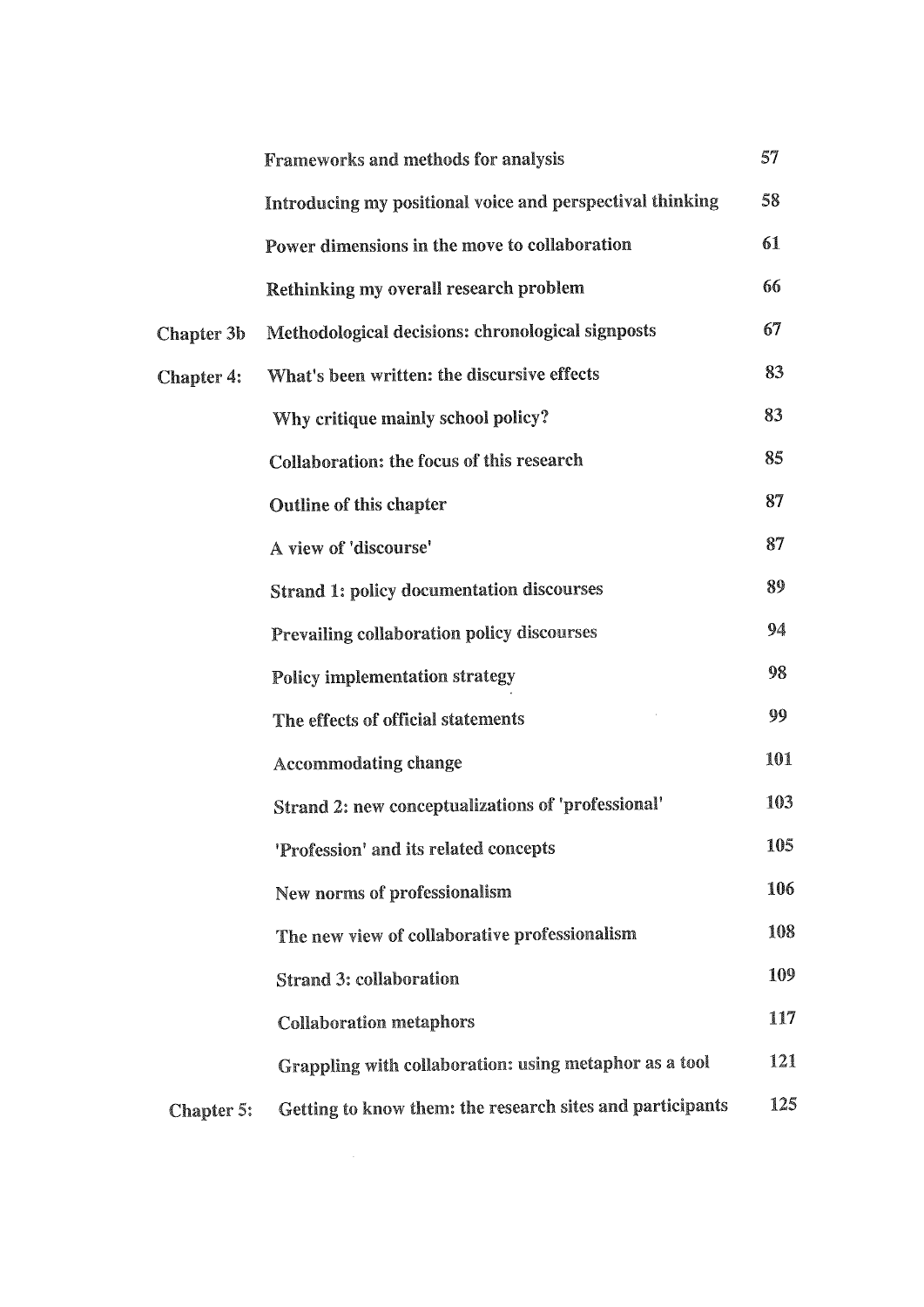|                   | The participants introduce themselves and their settings          | 131 |
|-------------------|-------------------------------------------------------------------|-----|
|                   | Benian Primary School Special Educational Needs Base              | 131 |
|                   | <b>Glenian Primary School provision</b>                           | 133 |
|                   | <b>Inverian Primary School Language Unit</b>                      | 137 |
| Chapter 6:        | The way we were: cellular classrooms, clinics and                 |     |
|                   | collaboration                                                     | 141 |
| Chapter 7:        | A self-critical eye on my previous attempts at analysis           | 150 |
|                   | What did I do and learn in the second attempt at analysis?        | 154 |
| <b>Chapter 8:</b> | The empirical material: strategies and selections                 | 168 |
|                   | The analysis: selection of texts from the empirical material      |     |
|                   | gathered                                                          | 174 |
| Chapter 9:        | The metaphors: positions constructed with/in the discourses       | 177 |
|                   | The metaphors and how they are deployed in the Benian             |     |
|                   | meeting                                                           | 182 |
|                   | The metaphors and how they are deployed in the Glenian            |     |
|                   | meeting                                                           | 193 |
|                   | The metaphors and how they are deployed in the Inverian           |     |
|                   | meeting                                                           | 210 |
| Chapter 10:       | Power relations in the collaborations                             | 231 |
|                   | Foucault's tools for analyzing power relations                    | 234 |
|                   | Applying the power dimensions' analytical framework               | 236 |
|                   | Slipping into something more comfortable: what does this analysis |     |
|                   | suggest?                                                          | 255 |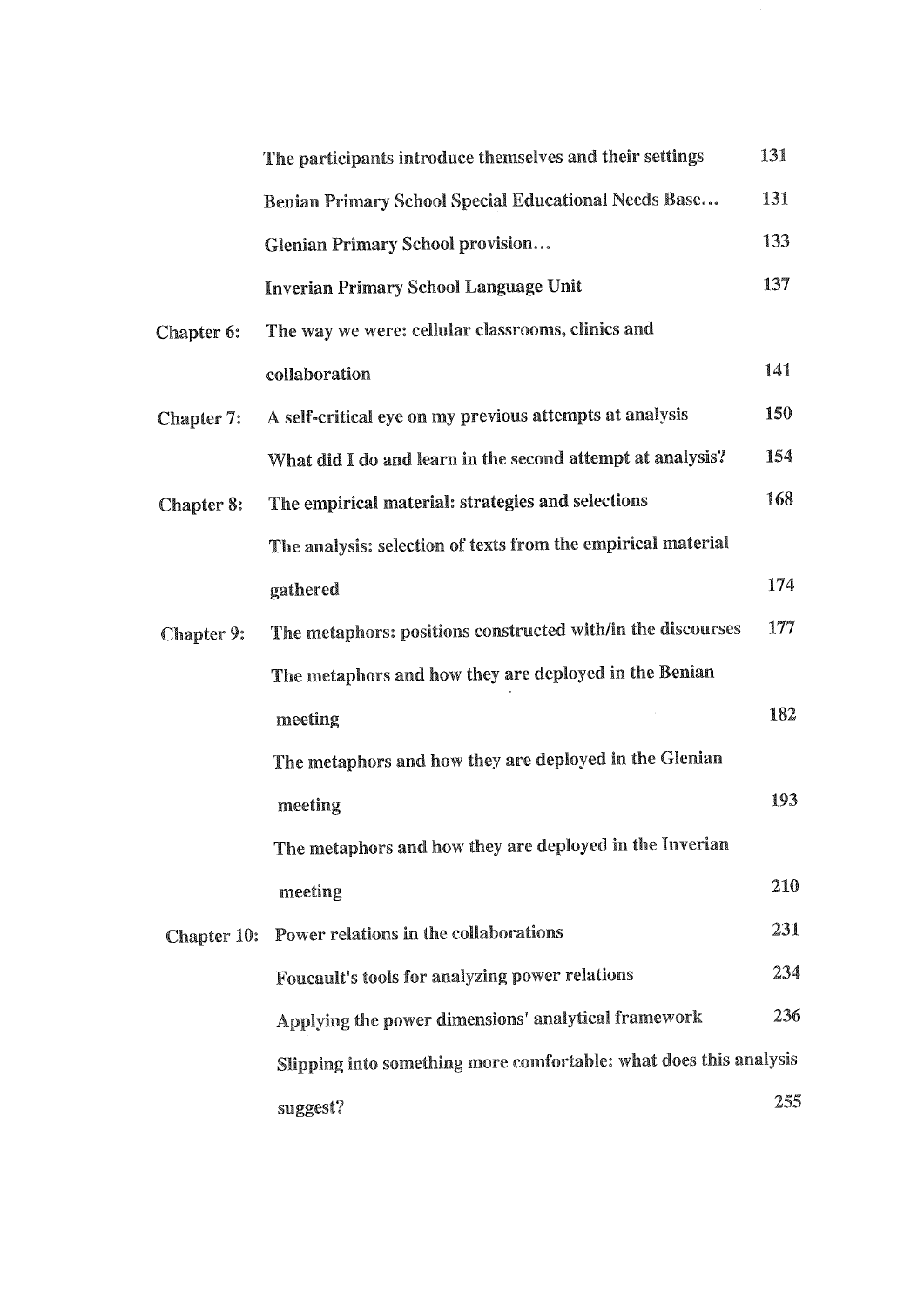|  | Chapter 11: When all is said and done: some possibilities  | 258 |
|--|------------------------------------------------------------|-----|
|  | How, specifically, might these suggestions be put to work? | 263 |
|  | The space for endingswhen all is said and done             | 270 |

 $\mathcal{L}^{\text{max}}_{\text{max}}$  , where  $\mathcal{L}^{\text{max}}_{\text{max}}$ 

References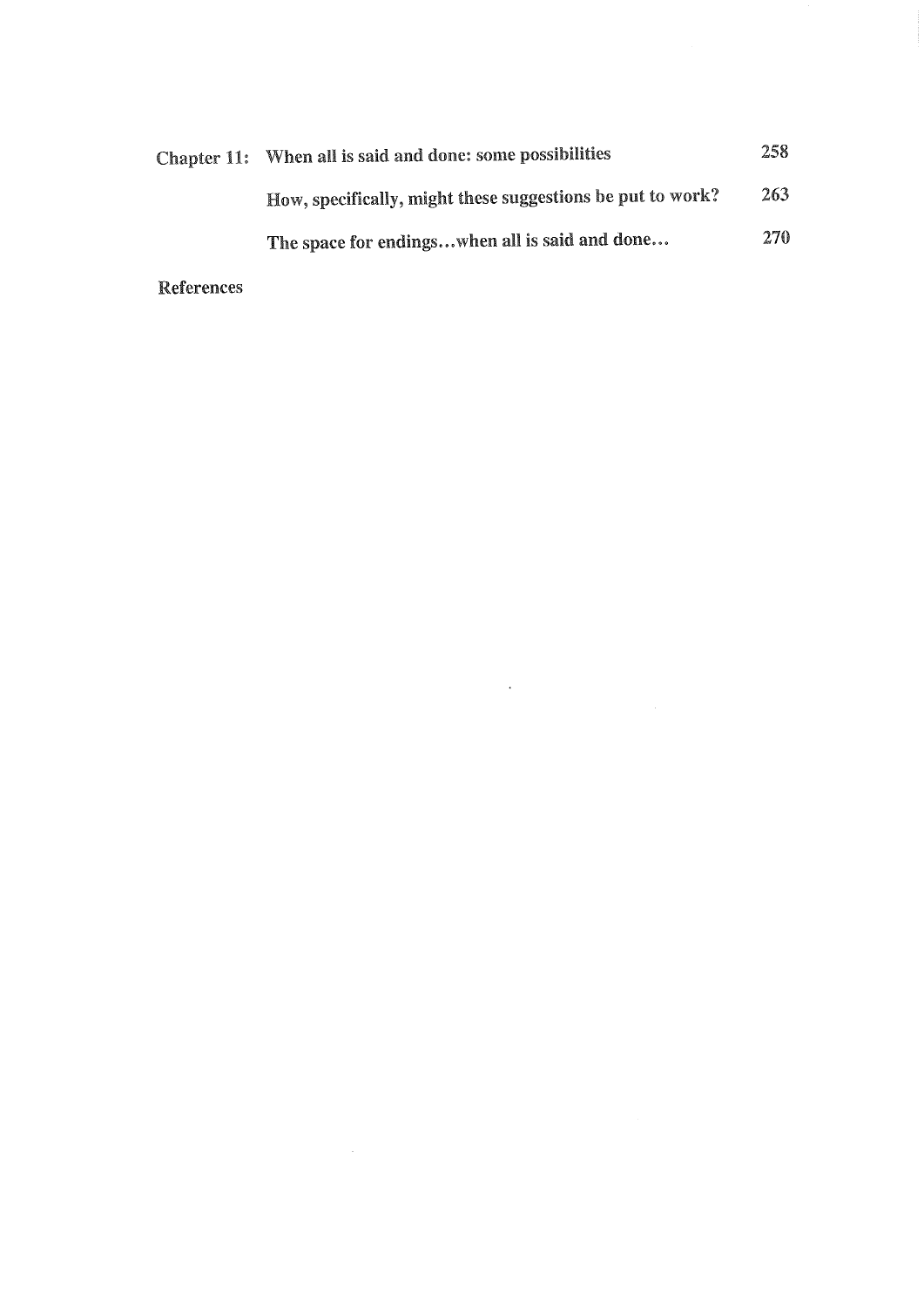#### CHAPTER 1

# INTRODUCTION

The focus for this research is on teachers and speech and language therapists (SLTs) collaborating in school-based language support provision. This research explores the ways in which the notion of 'collaboration' between teachers and therapists has been and is spoken about. It seeks to understand the diversity in the different lived realities of collaborations in-practice in the cultural contexts of teachers and SLTs working together to support children with language and communication disorders. Teachers and therapists have recently been challenged by the possibilities and conflicts amongst the potential new identities for their selves created by recent policies that recommend new professional responsibilities, powers and practices for their joint work. There are seven participants in this research and it is their accounts collected in their provision meetings which are analysed here. The teachers' and therapists' accounts are not read in order to find a single ultimate 'objective' truth or essence of what collaboration is but rather to explore some of the effects of the power relations in collaboration practices in these practitioners' contexts.

In order to develop the conceptual and theoretical framework required to undertake the planned scrutiny of collaboration power relations in participants' accounts, I review and critique some of the discursive formations around collaboration in policy statements and in changing views of 'the professional' and its related terms. The analysis utilizes some of Lyotard's, Derrida's and Foucault's critical and analytical tools. An analysis of

 $\mathbf{1}$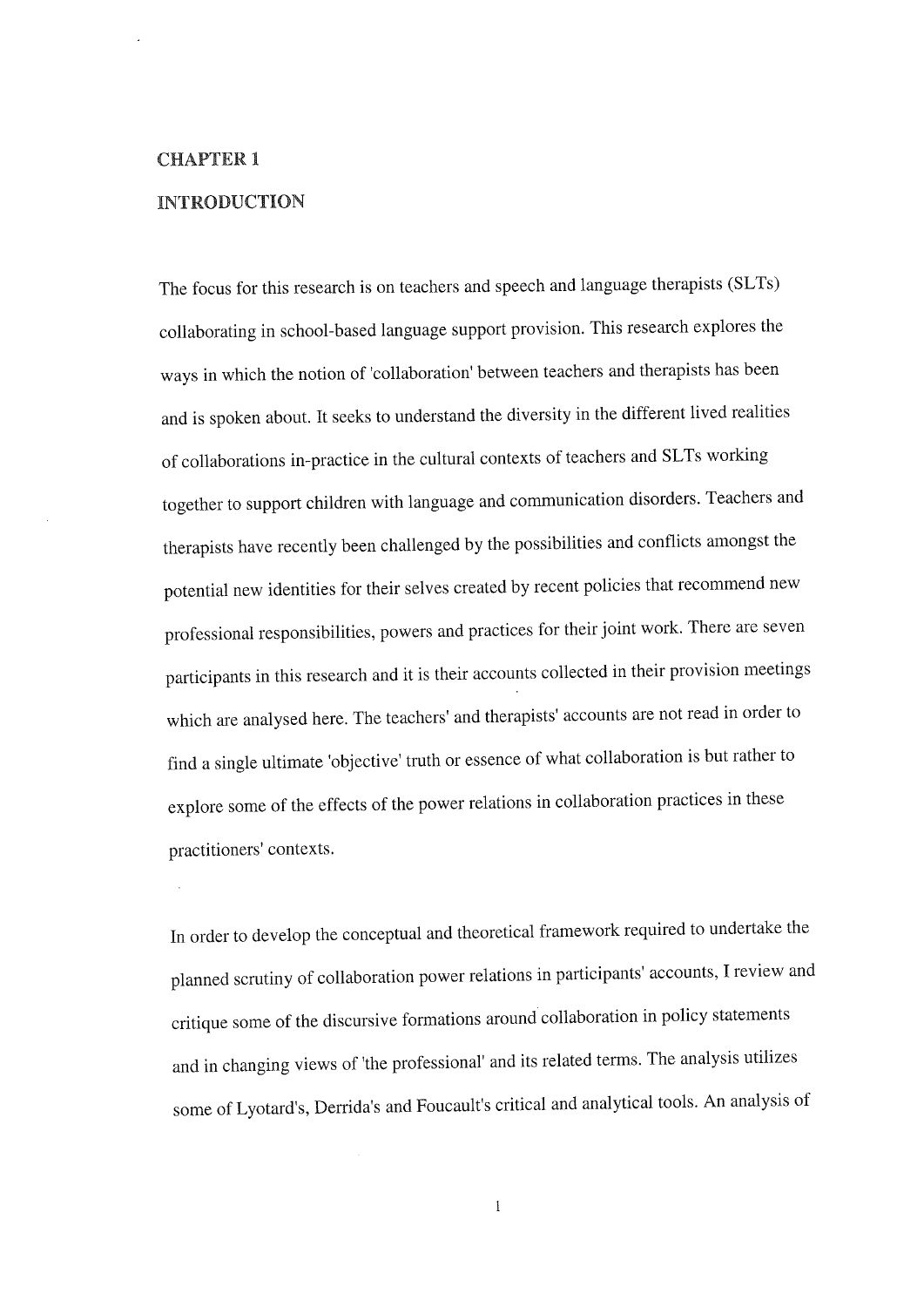the authoritative policy discourses and the diversity of the competing discourses and discursive formations around interprofessional collaborative practices is attempted. This analysis opens up a discursive space in which to examine notions of the 'professional' and of professional boundaries; and to attend to the beliefs and assumptions underpinning those discursive formations which legitimize or prohibit paricular practices in collaboration relationships.

New and particular discourses which aspire to 'government' (Foucault in Dreyfus and Rabinow, 1982,221), in Foucault's terms 'to structure the possible field of action' (ibid. 221), of teacher/therapist collaboration were deployed in the Royal College of Speech and Language Therapists (RCSLT) (1996) and Her Majesty's Inspectorate of Schools (HMI) (1996) policy documentation. This research is concerned to examine the ways in which the discourses of 'interprofessional collaboration' and its associated terms have been deployed at different times in policy and the governmental effects of application of that paricular label on practices. I critique the documentation and unpick some of the effects of the discourses of 'professionalism' and 'collaboration'. I explore, in participants' deployment of particular metaphors and discourses, individuals' compliances, contestations which signal their self-subjectifications and cultural aspirations in relation to notions of disciplinary based professionalism and of practitioner collaboration. I analyse the challenges to individuals' professional and disciplinary identities which might be signified in the functioning of the dimensions of power in these collaboration relations.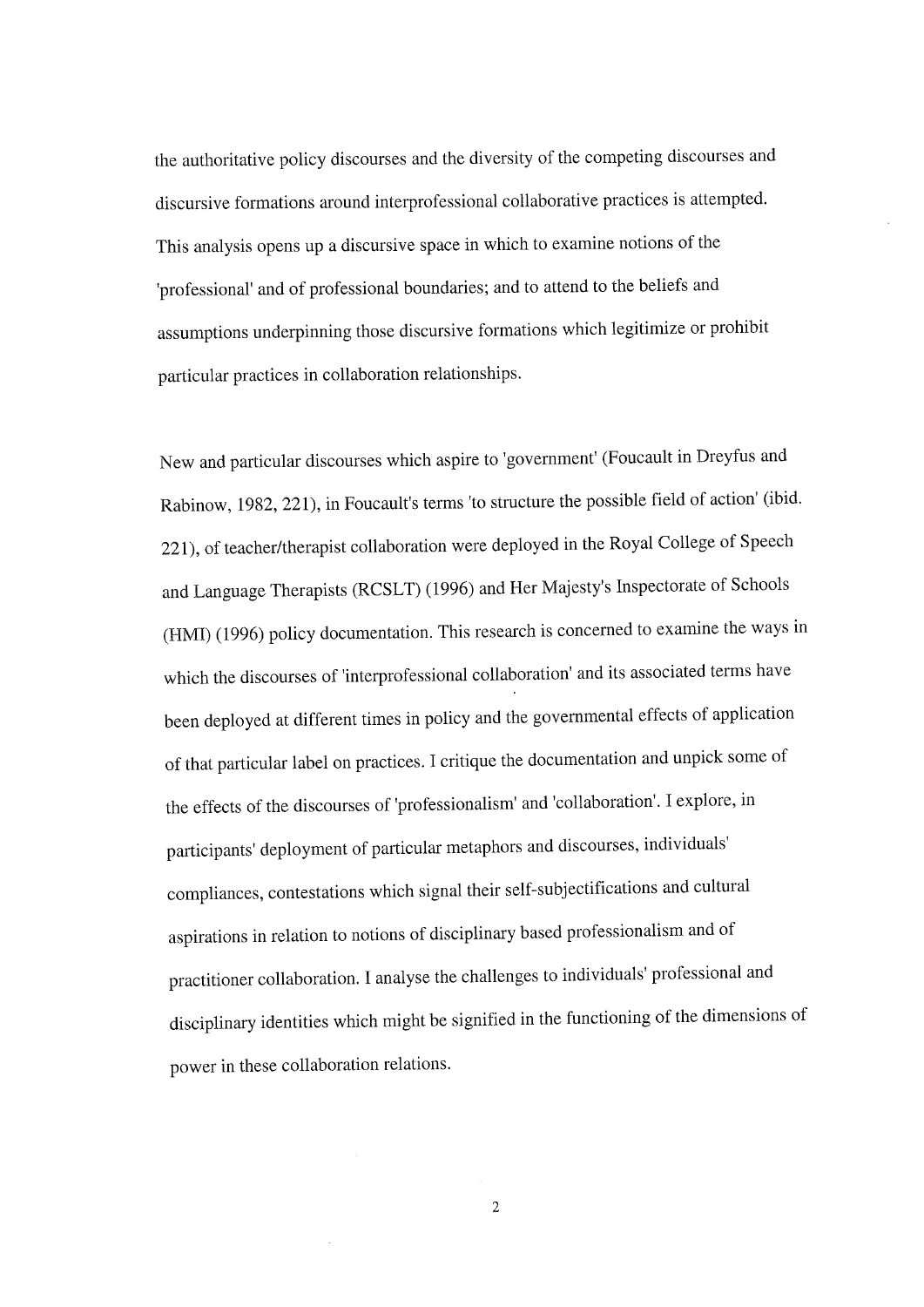Consideration of the tensions and interplay between the discourses around conceptualizations of the professional was undertaken in the empirical work which sought to explore the reality of the diversity and hybridity of interprofessional collaboration-in-practice in different school-based contexts. I explore the effects of interprofessional collaboration discourses, what interprofessional collaborative practice choices and desires paricipants speak of and what teacher/therapist collaboration discourses do. In exploring participants' accounts, I am interested in the discursive positions they each take up. I uncover something of their 'agonism' (Foucault in Dreyfus and Rabinow, 1982,222), their struggles, acceptances or resistances, of the discourses. Drawing upon Foucault's (1972) work on the rules of exclusion and division that operate in discourses, I examine how these individuals' discourses are tied to desire and power.

This work and text foregrounds that Foucauldian 'ethical' question of the individual's role and activity in research. My own 'conditions of life and work and real, material, everyday struggles' (Foucault in Gordon, 1980, 126) have situated me as a worker engaged with the struggles that are explored here. I am aware that I operate here in my local, specific area of competence in ways suggested by Simons (1995), 'vested with a certain responsibility and power on the basis of close association with tiue discourses (as their producer, consumer or distributor)' (91) of the teacher/therapist collaboration discourses. It is as such, that I attempted to develop an analysis that explored the detail of the reality of participants' present professional boundaries or limits and of the ways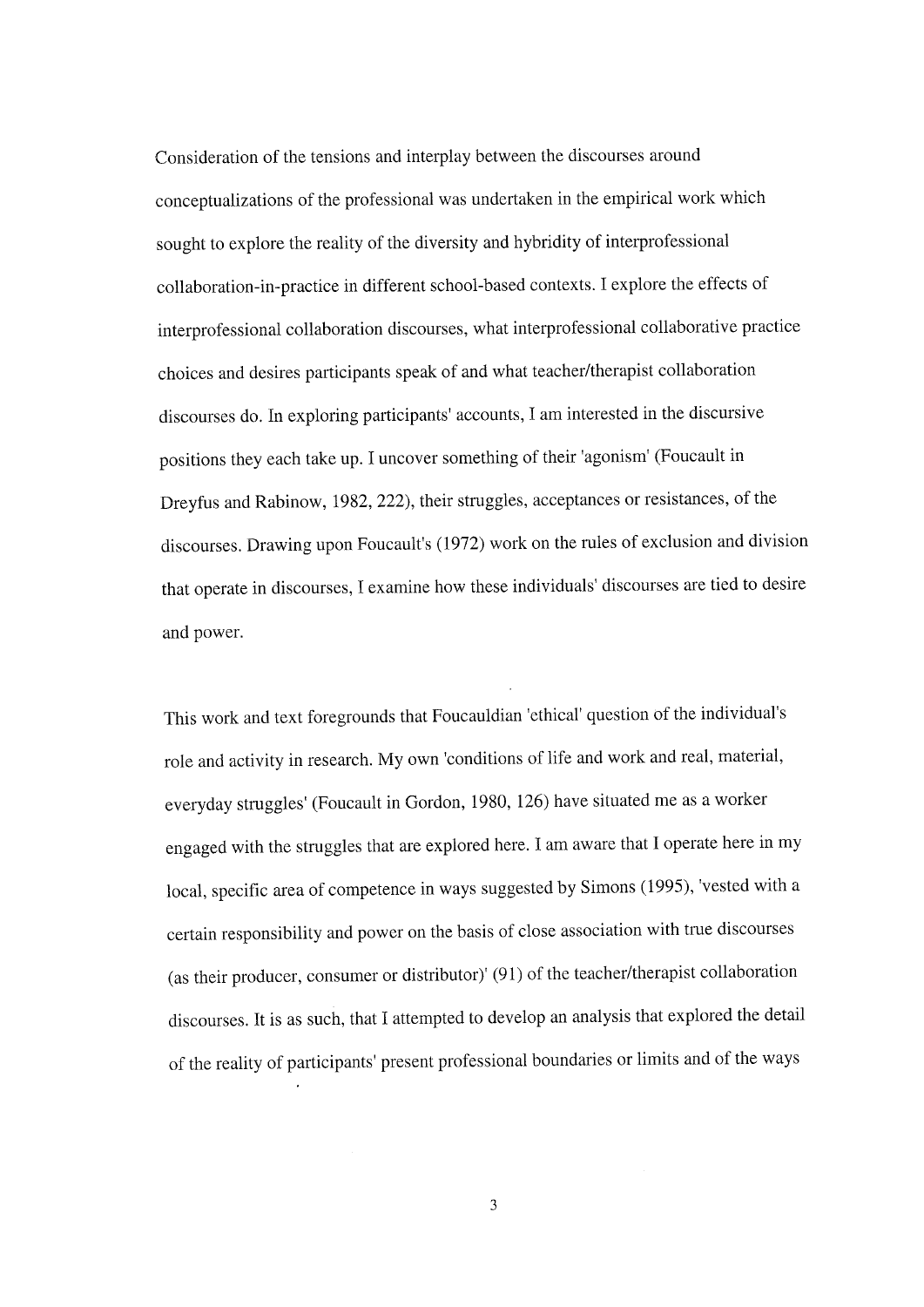in which putative 'changing practices' work to transgress limits and dissolve previous practice boundaries.

This analysis explores what is at stake for individual teachers and therapists in doing collaboration. I will examine the ways in which diverse and hybrid forms of collaboration emerge and ilustrate various stages of in-between-ness. I explore certain gaps and contradictions in prevailing ideas and concepts of 'collaboration'. Derrida (in Cahoone, 2003) asserts that:

the signified concept is never present in itself, in an adequate presence that would refer only to itself. Every concept is necessarily inscribed in a chain or system, within which it refers to another and to other concepts (230).

Such an assertion would suggest that different meanings underlie the same term or 'signifier' (Derrida, 1981a, 8) and that any singular grasp of a signifier, for example 'collaboration', is always deferred. It further suggests that gaps omissions and exclusions always appear when we try to explain a signifier such as 'collaboration' which 'ties together a configuration of concepts' (ibid. 8). In keeping with Foucault's detailed historical studies which analyse 'the disunity of concepts within history' (Bouchard, 1977, 20), the strategy in this work is to: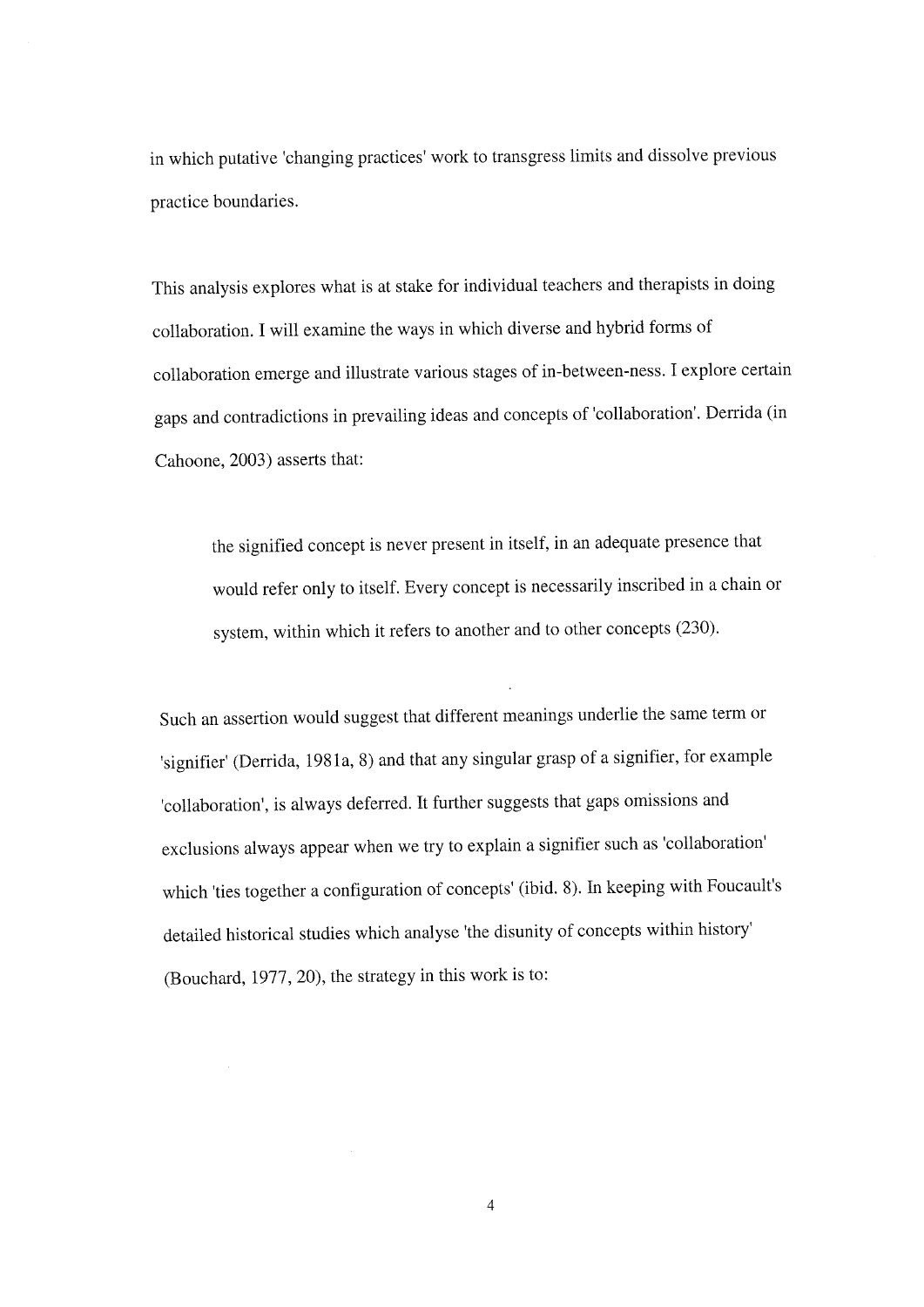take seriously what... discourses were trying to do, that we attend to the features that distinguish these discourses from each other and from our own (Shumway, 1989,21).

In this dissertation I build a text, a collage concerning collaboration, while seeking to remain 'reflexively' (see, for example, Alvesson and Skoldberg, 2000) aware - 'self-onself - of my thinking, as producer of this work. In the space of a series of reflexive asides concerning current aspects of the research, I produce 'fragments of an autobiography' which articulate the changes in my thinking and how I think about thinking and ways of 'doing knowledge' over the time of the research. My attention to reflexivity produced opportunities for re-thinking and questioning my own and others' normative judgements, 'truths' and 'realities' during this research. What follows is a 'simulacrum' (Baudrilard cited in Lather, 1991, 160 and Usher and Edwards, 1994, 14,) which stories the 'reality' of this research. Scheurich (1997) describes such a 'simulacral story' as 'a story of something that never existed' (1).

# Outlne of the dissertation

Here, I provide an outline of the structure of the dissertation. Chapter 2 explores some of the analytical tools drawn from the new research traditions which are used in this dissertation, in particular, the intellectual tools of Lyotard, the critical tools of Derrida and the analytical tools of Foucault are introduced. Chapter 3a introduces the methodology, including the research questions, strategy, and frameworks and methods for analysis. Chapter 3b addresses my methodological decision making and practices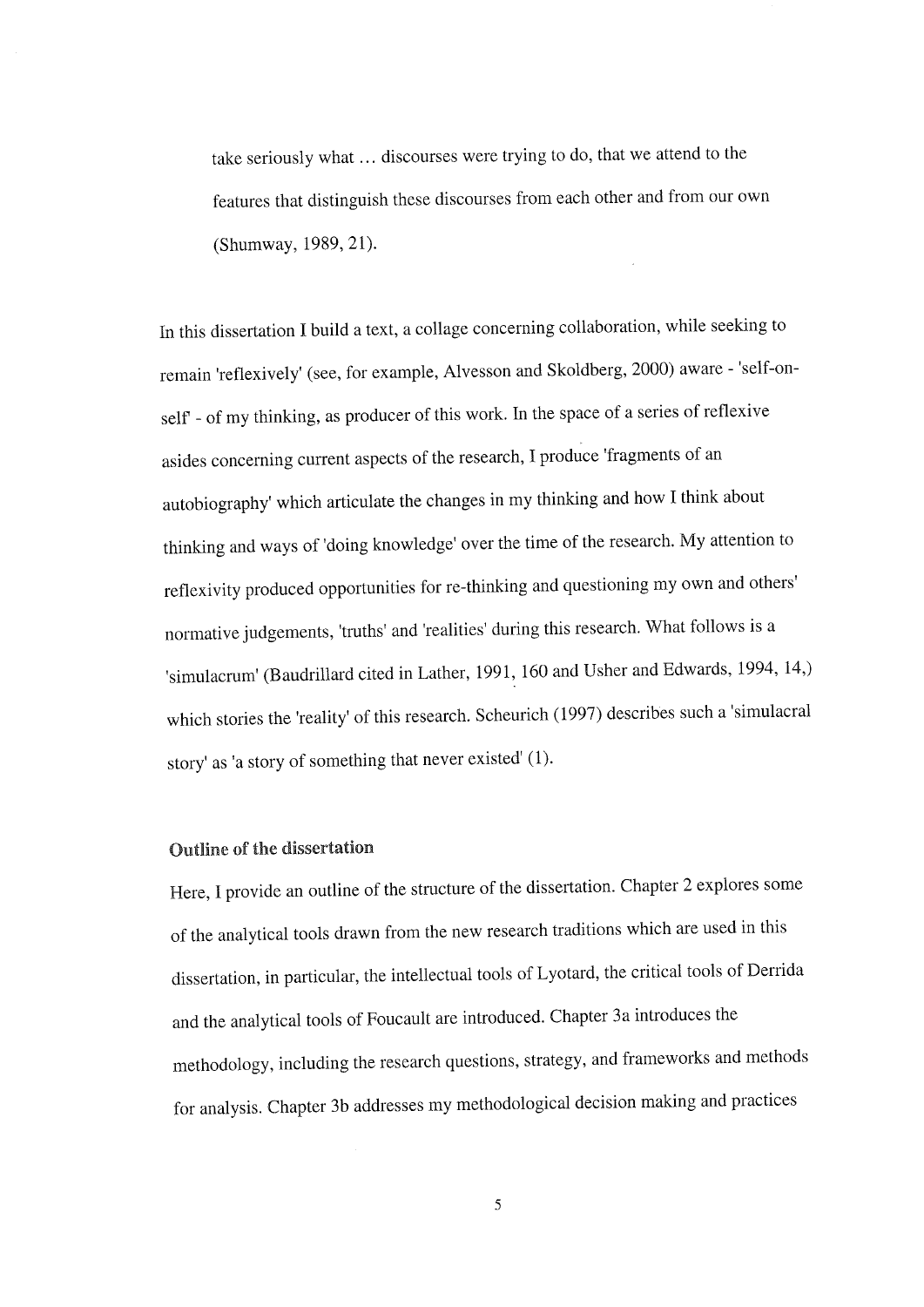and provides some chronological signposts for the reader. In chapter 4 the literature's discursive effects are reviewed within three strands: the policy framework, notions of 'professional' and its related terms, and the concept of collaboration. I introduce the research sites and paricipants in chapter 5. Chapter 6 is an analysis of participants' accounts of the ways in which, in particular historical contexts, teachers and therapists performed collaboration. In a reflexive aside in chapter 7 I discuss my previous attempts to analyse the empirical materiaL. In chapter 8 the analytical strategy of uncovering the metaphors operating in the empirical material is introduced. Chapter 9 introduces the metaphors and I discuss how they are deployed. In chapter 10 I use Foucault's tools for analysis of the power relations in the discourses as they operate in these specific cultural contexts. Instances of power imbalances and power sharing are analysed and the possible implications are discussed. The final chapter of the dissertation, chapter 11, 'When all is said and done', makes some suggestions about ways of overcoming power imbalances and developing collaborative relations to the other, in which account is taken of each individual's aspirations and selfsubjectifications.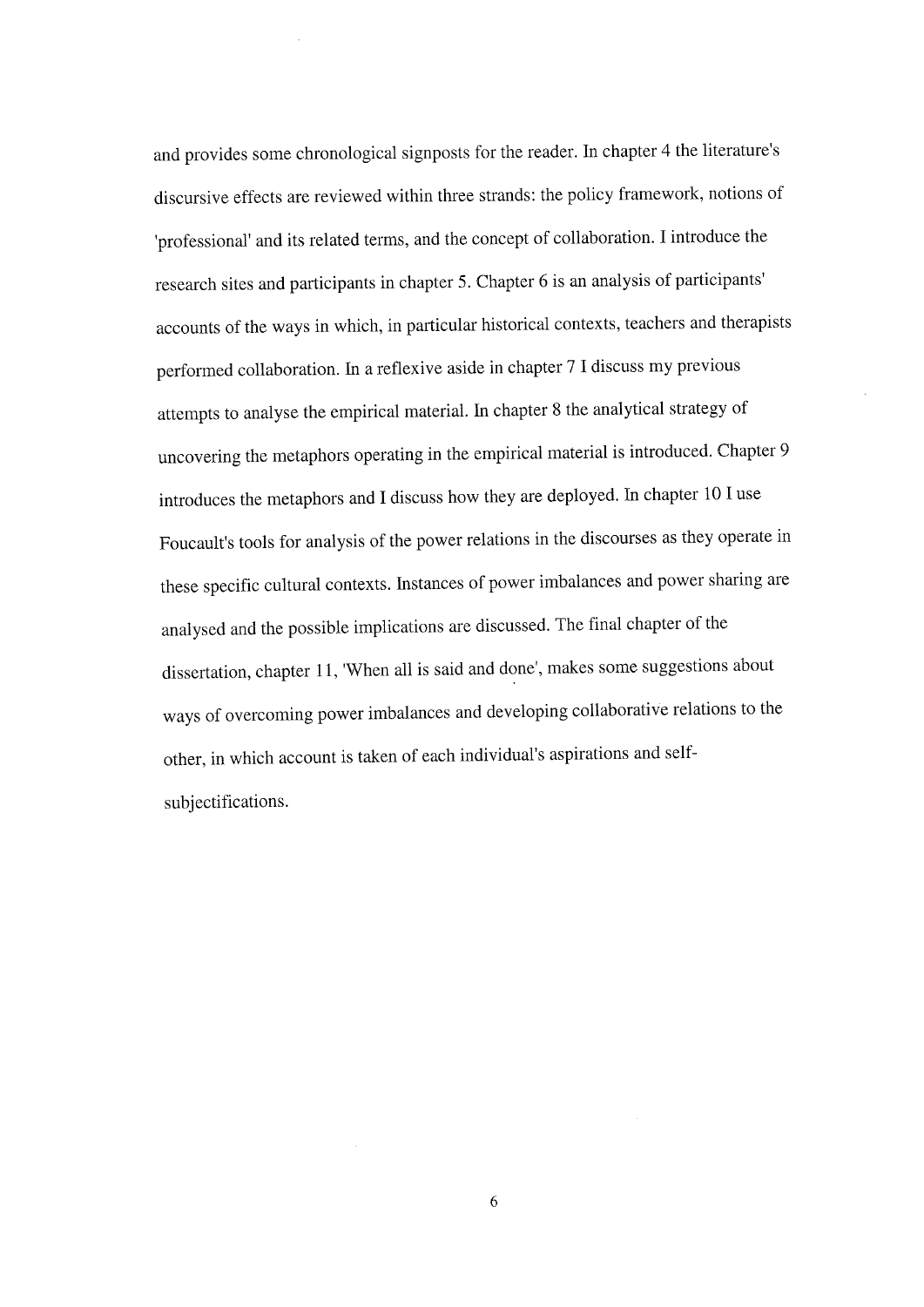#### CHAPTER 2

# NEW RESEARCH TRADITIONS: METHODOLOGICAL DECISIONS

This research was not concerned to seek the 'objective truths' or ideal forms of interprofessional collaboration; rather, it examined how notions of'interprofessional collaboration' have been constructed, valued and deployed at different times and the effects of the application of the label 'collaboration' to practices. I critically analysed the introduction of the notion of collaboration into this social and cultural context and explored how participant teachers and therapists impose particular versions and possibilities of collaboration on themselves and on their partner in the collaboration relationship. I analysed empirical material gathered from six teachers and therapists, attending to participants' discourses constituting their beliefs and assumptions of the 'realities' of interprofessional collaboration.

In these initial attempts at analysis, I sought 'collaboration' in participants' written and interview accounts. I assumed that what individuals said about collaboration would constitute the 'realities' of their collaboration. Subsequently, I became aware of the inadequacies of seeking to grasp the struggles operating in specific collaboration relationships, the power relations in-action, in what individuals separately said about them. Analyzing nursing research on 'caring', Paley (2001, 2002) asserts that the kind of knowledge which much of current nursing research produces about 'caring' is of the 'things said' about caring, 'essentially.. .caring-at-one-remove' (2001, 190). Paley argues that such an approach in which: 'knowledge of caring is an aggregate of things said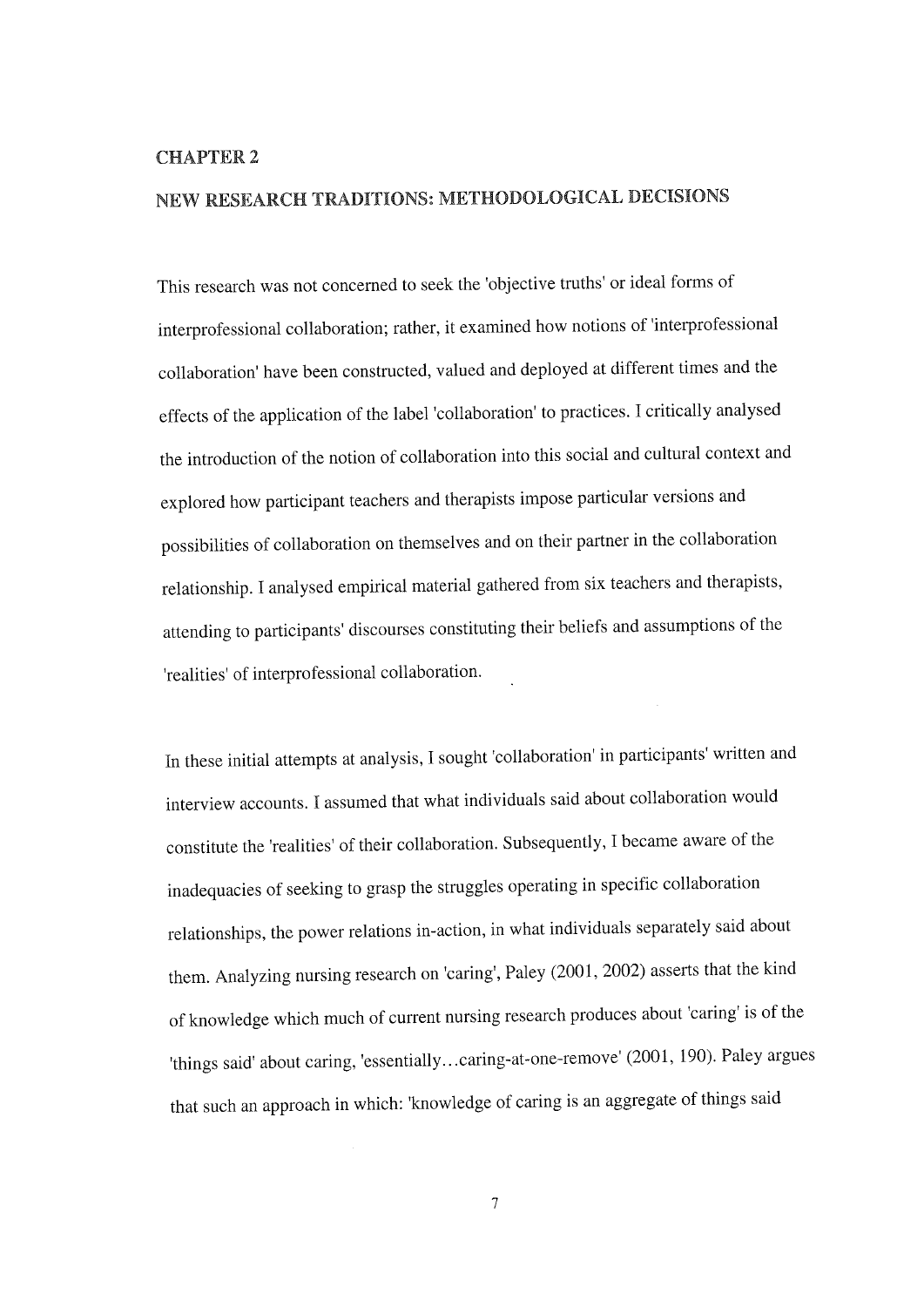about it' (2001, 188) is 'plethoric yet absolutely poverty-stricken' (ibid. 188). I became aware of tensions in my position in this research, for example, I did not seek to produce essentializing and reductive lists of what collaboration is, but the first question that I asked of each participant was: Can you tell me what you understand by collaboration? I became aware that my interview questions prompted interviewees to speak of the 'attributes' of collaboration (Paley, ibid. 190). I discuss my use of interviews for data gathering further in chapter 3a. In chapter 7, I reflexively re-view my initial attempts to analyse participants' written texts and interview accounts in terms of the themes and categories spoken in policies' discourses.

As my thinking shifted in this work, I sought approaches to data gathering which were fitted to the aims in this research of exploring how participant teachers and therapists impose particular versions and possibilities of collaboration on themselves and on their partner in their collaboration relationships in-action. I sought ways to uncover the functioning of the power relations in these individuals' collaboration relationships. I analysed these specific collaboration relations, entangled in all sorts of ways between the power dimensions of 'initiation, benefits, representation, legitimation and accountability' (Bishop and Glynn, 1999, 54). I sought, through the empirical work, a better understanding of how individual paricipants actually conceive of themselves and their collaborative behaviour.

The conceptual and theoretical framework that underpins the research drew on notions about discourse and metaphor using the analytical toolkits of Lyotard, Derrida and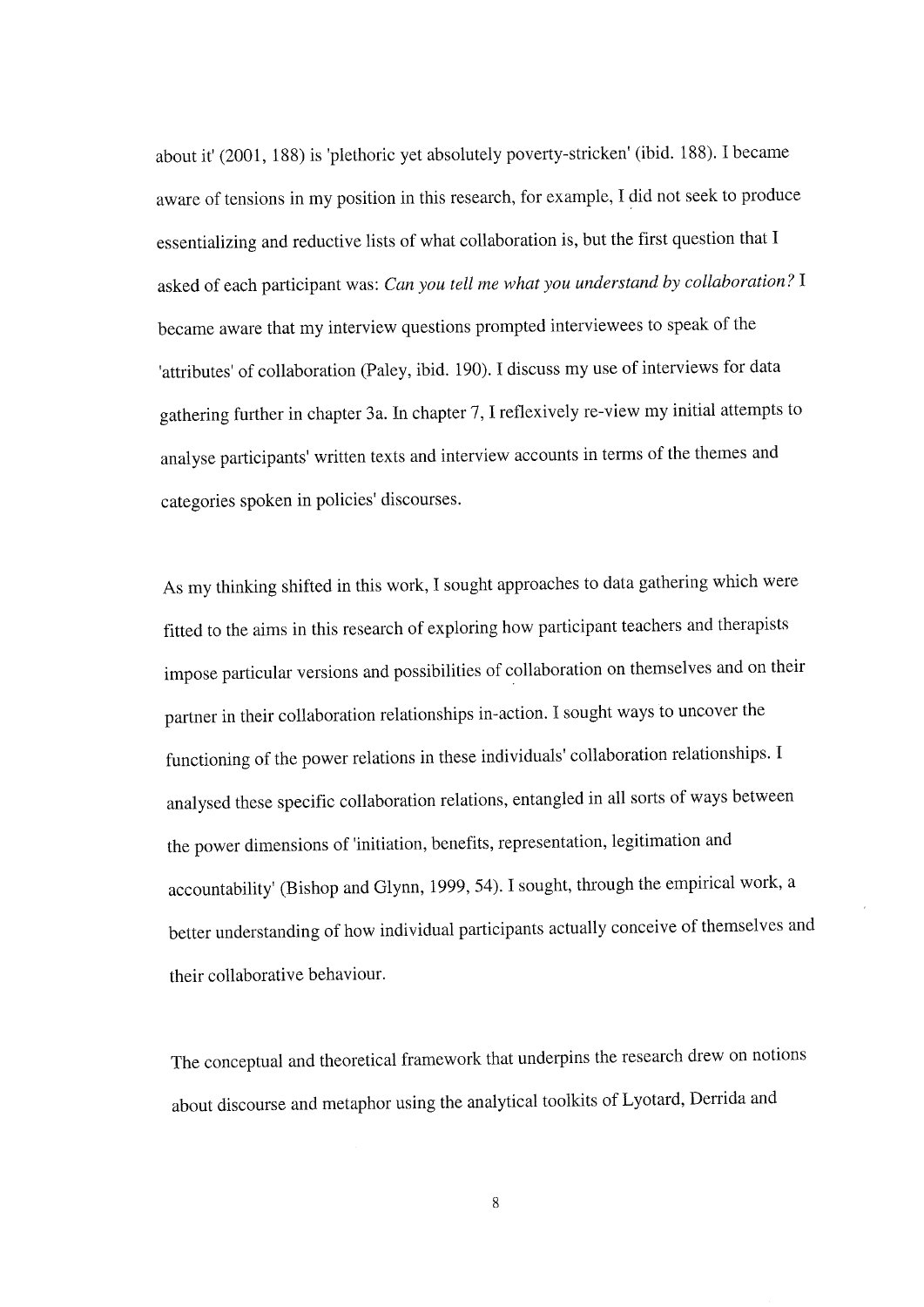Foucault. Foucault's conceptual tools provided multiple sights from which to examine the power/knowledge at work in discourses. In keeping with a research perspective located after the 'postmodem tum' (Hassan, 1987, title page) attention was paid to reflexivity and this is written into the text. I did not seek a 'reality out there', knowable through the 'objective', 'rational' norms and techniques of scientificist research. The assumptions of Western metaphysics and the beliefs and practices of the positivist research tradition have increasingly been questioned and displaced. One example of this is the callng to question of the belief that logic, objectivity and neutrality guarantee authoritative and legitimate knowledge of ultimate reality. In another example, the belief that true knowledge is comprehensively explained in central and unchanging meta-narratives such as those of Christian doctrine or Marxism has been displaced. Knowledge is increasingly seen as contested, constructed from many standpoints by many voices (Foucault 1972, 1973, 1977, Foucault in Gordon, 1980, Derrida, 1981a, Foucault in Dreyfus and Rabinow, 1982, Lyotard, 1984, Lather, 1991).

In the following chapters, arguments are made for an analysis which uses an exploration of the metaphor in participants' accounts to produce a critique of power in these particular contexts. Such an analysis borrows from Derrida's view of the way 'truth effects' are produced in language and discourse by means of metaphor and from Nietzsche's view of 'objective tiuth as a fiction, a wil-o-the-wisp, a human pretension' (Novak, 2001, 10-11) which is produced through language and metaphor. Foucault's work on truth and power provided intellectual tools for this dissertation. Foucault (2000a, 2000b, 2000c) denies the progress of 'objective knowledge' about human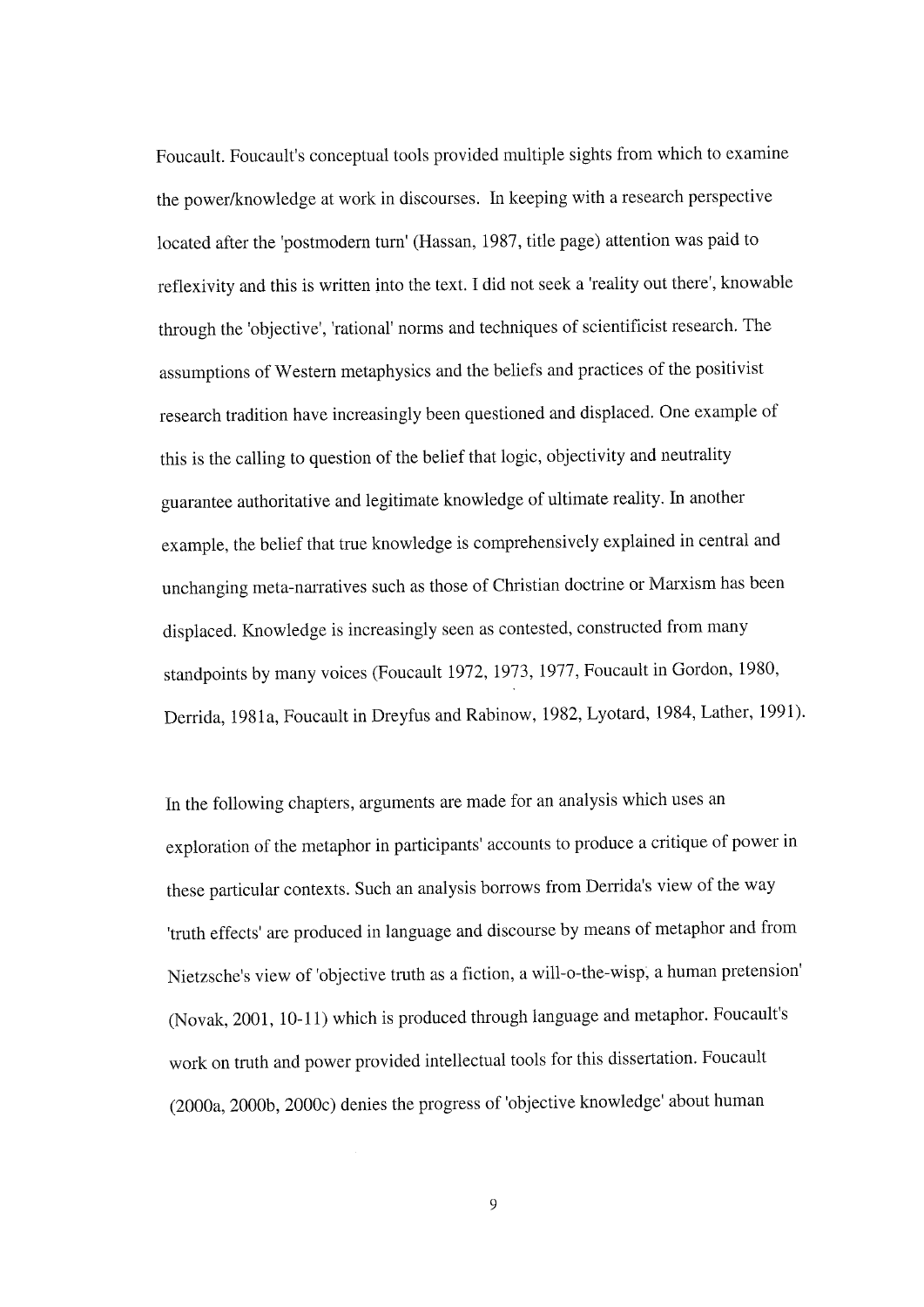beings or of scientific knowledge that centralizes and essentializes the figure of Man. Foucault, according to Simons (1995),

does not consider the truths of the human sciences to be lies. ... there are truths that correlate with modes of government.. .of domains, or 'regimes of truth' (44; original emphasis).

After encountering Derrida's thinking, I had come to view 'knowledge' as the sign/signifier for a signified that is an always unstable notion. Accepting the 'fundamental plurality and uncertainty of meaning' (Cahoone, 2003, 225), I had stopped searching for what knowledge is; rather, I sought to explore the effects of the operation of the rules of particular powerlknowledge games. Reading the analyses of Foucault (1972, 1973, 1977 and in Gordon 1980) of the apparatuses and effects of powerlknowledge, I began to question how the referent 'knowledge' was made use of tactically - whose knowledge? - valued how? - used for what purposes?

This research story does not seek to be judged by the standards, myths or 'masks' of validity valorized and distributed in the discourses of the human sciences and social sciences. My assumption in this account was that knowledge is subjective, that is, positional, partial, provisional and always subject to review and revision.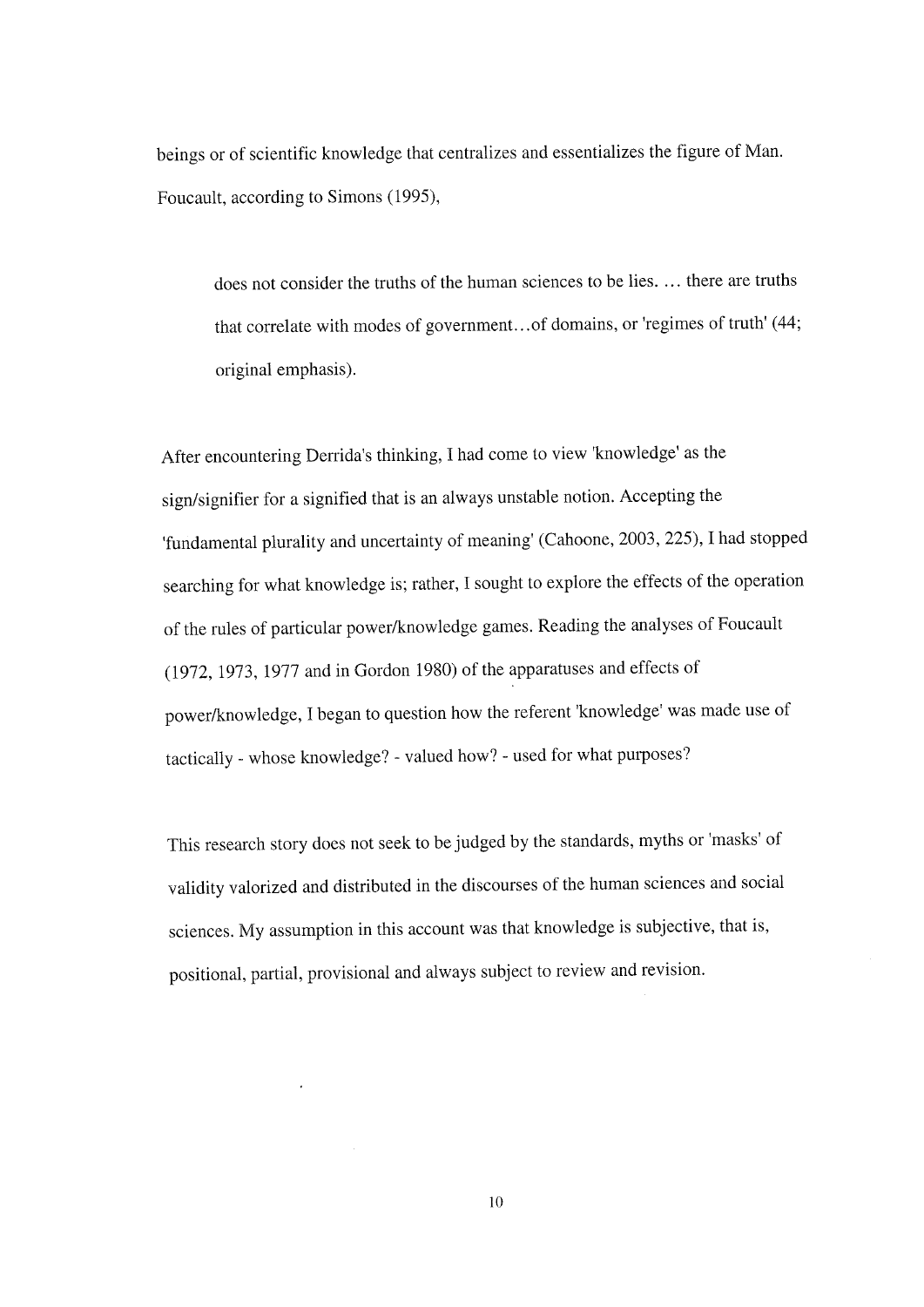In what follows, I focus on the value of Lyotard's and Derrida's intellectual tools in my analysis. The relevance and applicability of certain of Foucault's analytical tools in this analysis is then discussed.

#### Lyotard's intellectual tools

How did I make use of the work of Lyotard? Reading Lyotard (1984) at the beginning of this work opened up a questioning of the previously unquestioned grand narratives of science and progress and of the legitimacy of the existing totalizing and unifying rules of scientific inquiry, science's 'language games' (1984, 10) that proved and guaranteed knowledge. Lyotard's thinking, for example, that knowledge is fragmented and provisional, provided a new take on the rules and categories that have governed the fixed, stable and central timeless essences of 'reality' and 'identity' (1984,75). Lyotard's work together with my subsequent reading of Derrida and Foucault, provided openings to constantly question, critique and re-think my previous beliefs and values.

The assumption underpinning this research is that reality is a text, subject to multiple readings and multiple uses. Lyotard (1984) asserts that in the condition of postmodernity meta-narratives are replaced by multiple mini-narratives, a plurality of stories that are characterized by very modest claims, none of them claiming to be ultimately true. In 'the postmodern', the criteria influencing individual choice to identify with a particular story are not those of truth or falsehood but those of instinct, preference or desire (see, for example, Bauman, 1992 and Zurbrugg, 1993). In theorizing the breaking up of the grand naratives, Lyotard offers analysis concerning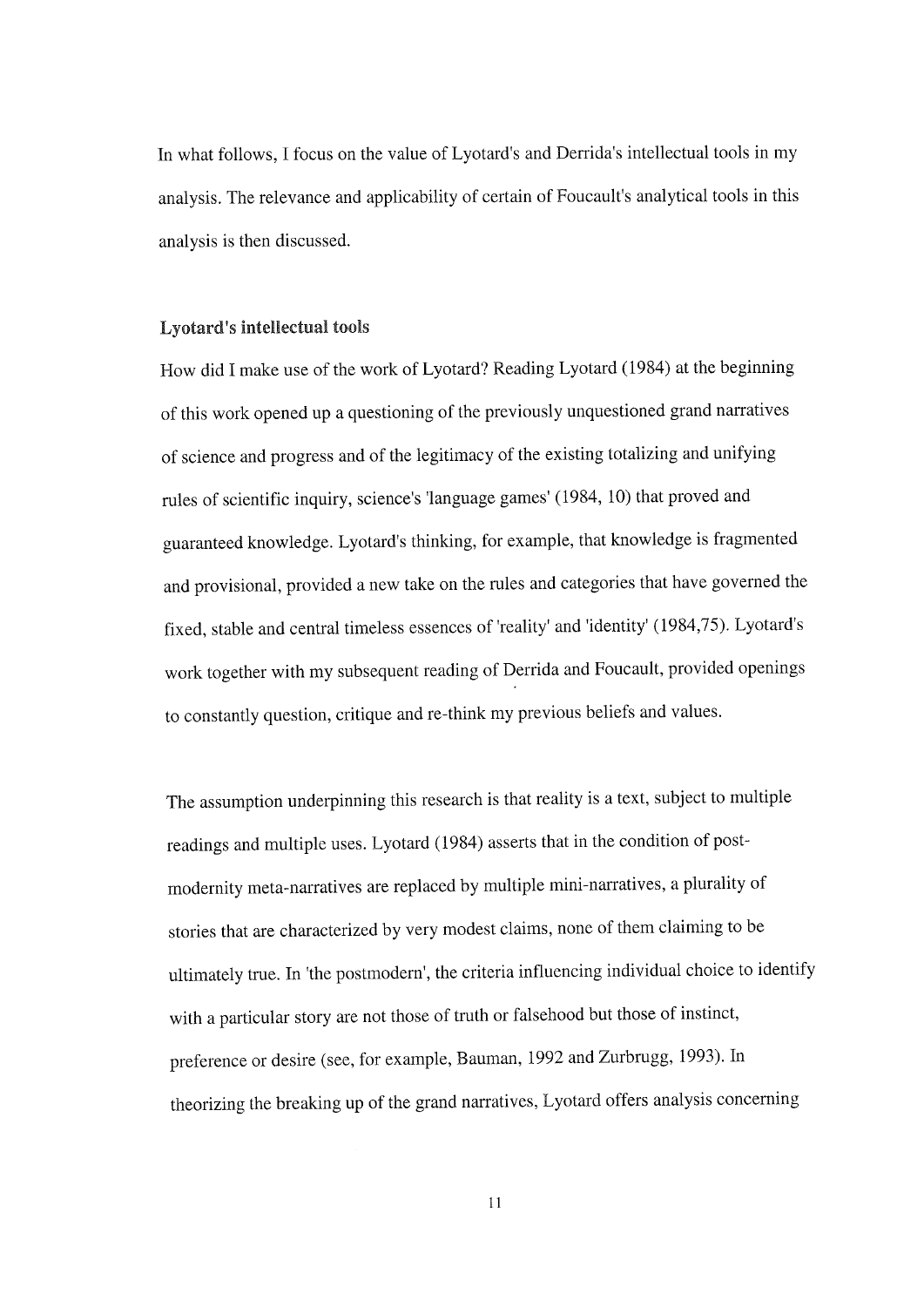the move from 'the old poles of attraction' (1984, 15); one of which he suggests is the 'professions', (ibid. 15). Lyotard's turn to pragmatics suggests that individual selves are located in 'language games' and that these 'language games are the minimum relation required for society to exist' (ibid. 15). This perspective informed the present analysis which is concerned with emergence of a new social partner and new positioning of selves within the possibilities and limits of the language games of school institutions.

Lyotard's (1984) analysis of transformations in the nature, circulation and exchange of knowledge as an information commodity provided conceptual tools to rethink the work relations of the participants in this research. The exploration in this study of a particular contemporary work relationship in a context of changing service user demands of teachers and therapists and in a time of rapidly changing knowledge bases and of an information and technological explosion is informed by Lyotard's discussion of these matters.

# Derrida's critical tools

How did I make use of the work of Derrida? From Derrida's thinking (1981a, 1981b, 2001, and in Cahoone, 2003) I learned to attempt to shift from my hitherto central thinking and to complicate previously unproblematically taken-for-granted notions. Reading Derrida and applications of Derridean thinking, (in Powell, 1997, Wolfreys, 1998, Biesta and Egea-Kuhne, 2001, Cahoone, 2003) I began to re-think my previous beliefs concerning truth, essence, unities and totalities, the idea of an origin and a centre, an ideal form, the centrality of God, Presence and the everlasting. I drew upon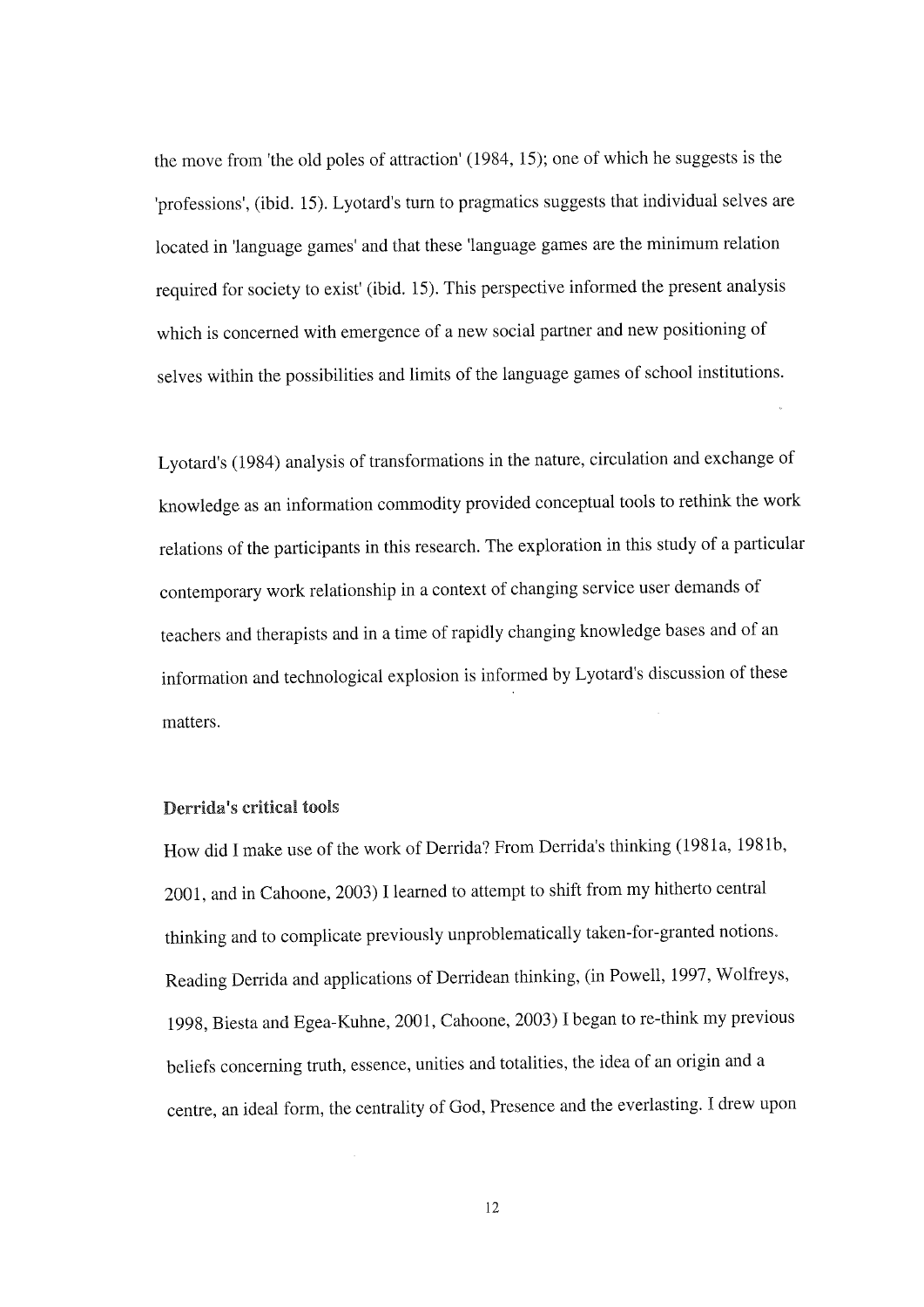Derrida's re-thinking of what he terms 'logocentrism', Western metaphysic's philosophy of Presence, that 'being' is present and further, that Truth is present in the word in spoken language. Hall (2003) argues that:

The logocentric bias of Western philosophy motivates thinkers to attempt to present the truth, being, essence or logical structure of that about which they think or discourse (512).

Derrida's refusal to seek order and structure in things; rather, to be concerned with difference and otherness, was an important conceptual tool in this research. This work draws upon Derrida's position that words do not point to some ultimate reality beyond themselves; what they do is refer to other words in a web of language. Derrida refuses metaphysic's theme of 'the direct grasp of the signified' (Houdebine in Derrida 1981 a, 79). Derrida asserts that the 'signifier' never arrives at a stable 'signified'. He deploys the term 'différence' to signal 'a recognition of this fundamental plurality and uncertainty of meaning' (in Cahoone, 2003, 225). Borrowing from Derrida's positions, I explored the play of motifs of collaboration in participants' accounts. In the analysis below, I sought and examined participants' metaphors as the devices which construct the collaborative relationship. Reading their accounts, I looked for these participants' metaphors of collaboration, how they think collaboration, rather than seeking any single, central, logical and univocal meaning for the notion of collaboration. Exploring how language, the controlling notions, metaphors and categories of discourse, produce, delimit and exclude the possible constitution of concepts, I examined how certain forms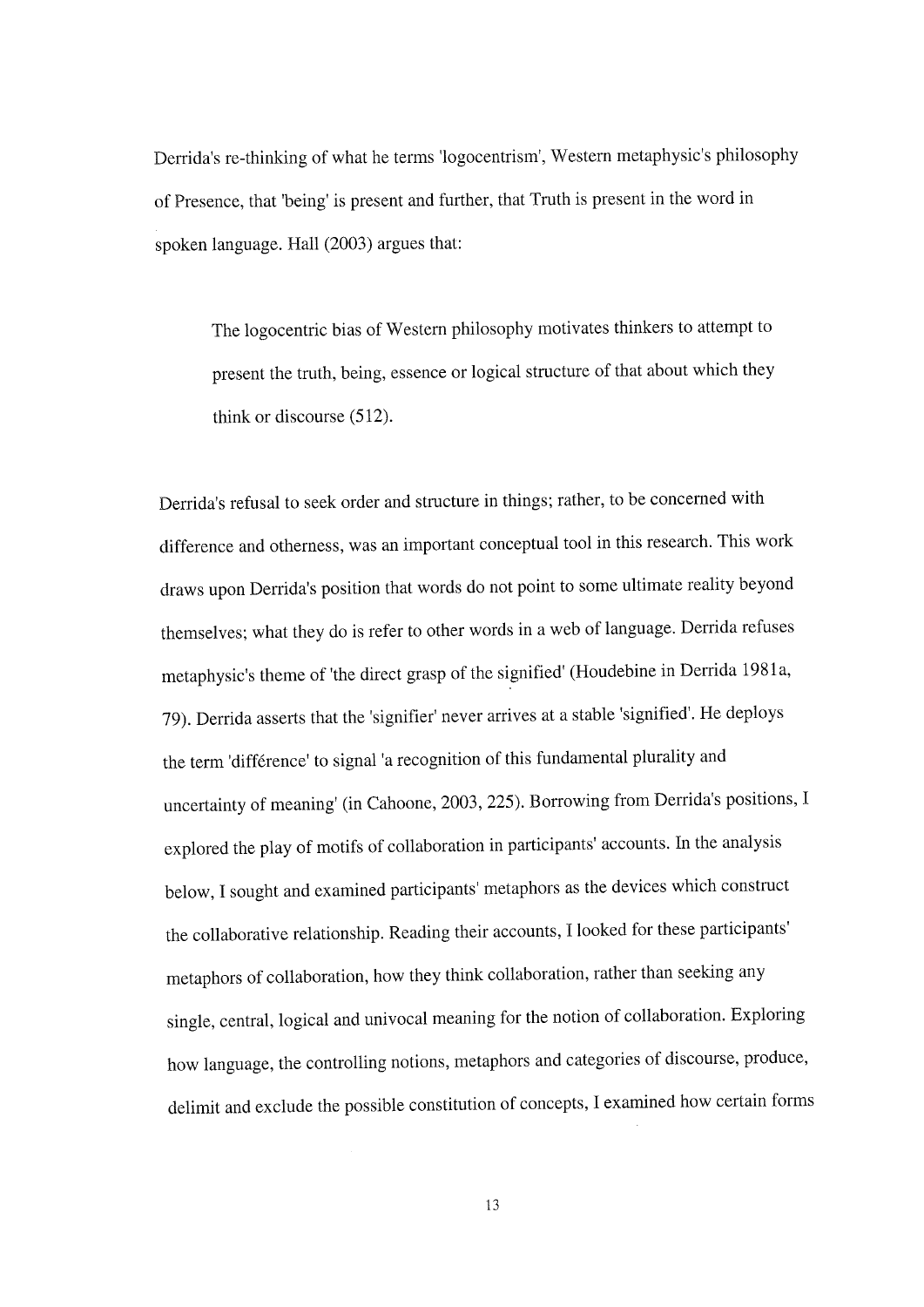of collaboration are performed and produced and others are silenced. I sought to uncover how prevailing discursive conditions make certain forms of collaboration possible and legitimate and function to marginalize and exclude counter-discourses. In seeking the metaphors, the figurative meanings, at work in the collaborative relationships, I rejected the notion of a single given of collaboration; rather, I sought to bring into question how collaboration is constituted in language (Levinas, 2003) and how paricular metaphors and norms structure and control present legitimizations of collaboration (West, 2003). In this work I was concerned with how participants' language and metaphor operate, how language speaks and manoeuvres. Participants' texts are not used as 'central' but are viewed as 'part of a vast intertextual field' (Ward. 1997, 164) constituting collaboration.

Derrida questions the foundations of the tradition of Western metaphysics and the particular relation to the world which it institutes through its notions of central ideas. For Derrida, the notion of 'the central' produces the marginal other, 'the binary oppositions of metaphysics' (19S1a, 41). For example, if Man is valued, and privileged as central, woman is made marginal, other and lacking (see, for example, St Piene and Pilow, 2000, Quinn, 2003, Irigary, 2003, Bordo in Cahoone, 2003). Reading the analysis of Levinas (in Cahoone, 2003) of the ethical construction of other compelled me to critique my previous thinking which attempted to 'reabsorb every Other into the Same and neutralize altereity' (530). Satterthwaite (2003) summarizes Levinas's ideas thus: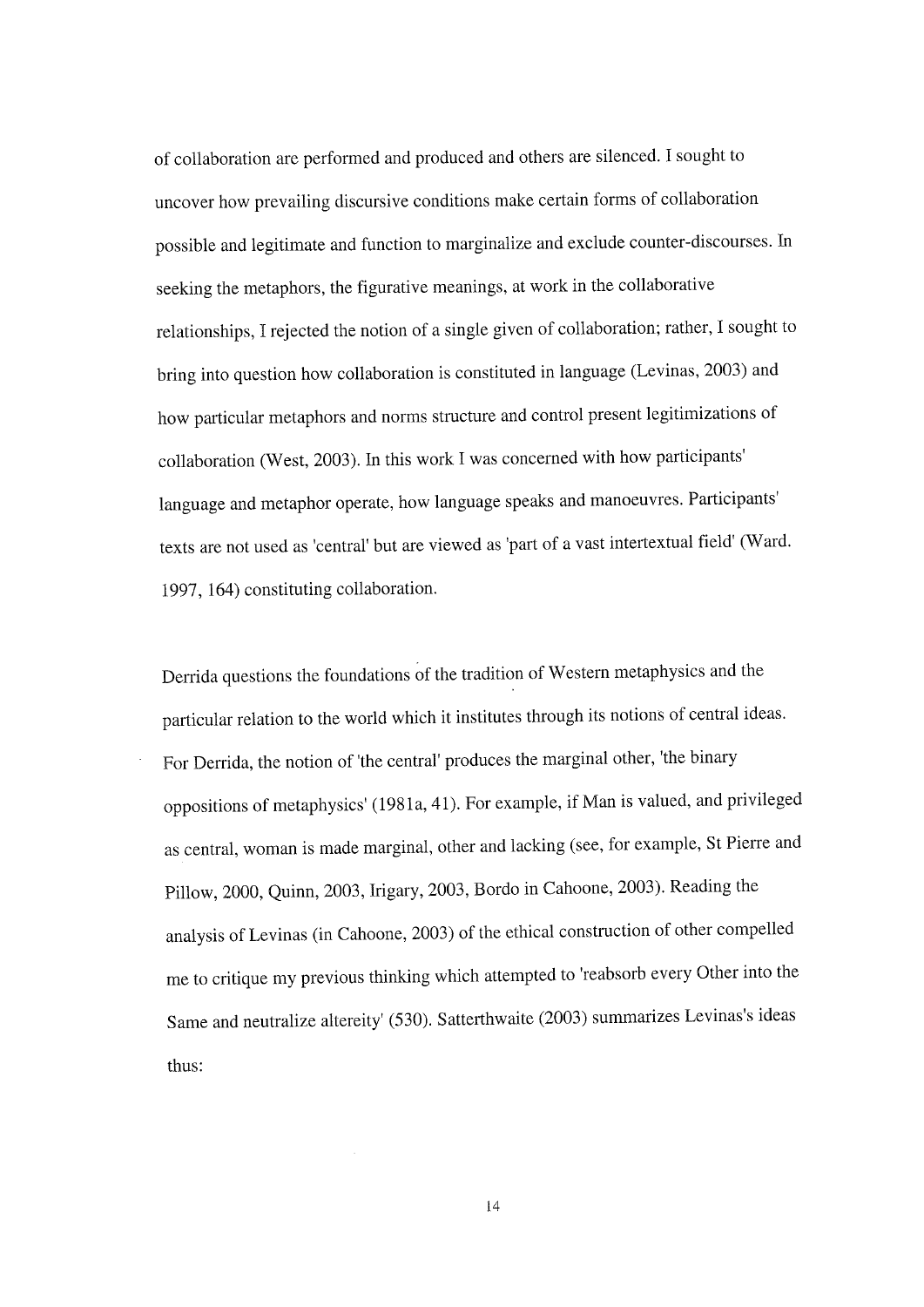Levinas is telling us...that what matters is other people. Studying something (such as the being of another person) misses the point.. .because what matters is people, ethics takes priority over ontology - we consider primarily what we should do rather than what mayor may not be. ...I am what I am by virtue of my being confronted by the Other. (115).

My reading of Satterthwaite's critique of Levinas's position on the notion of other had resonance with my reading of Foucault's notions of 'governmentality' and of 'historical contingencies' (discussed further below), of not asking 'what?' and 'why?' but 'how?' and 'by what means?' -crucially, 'by what ethico-political means?' Such readings, together with learning from Derrida's positions, shifted my thinking from an identity position privileging ideas of the central sovereign subject.

From my reading of Derrida, I re-thought my previous thinking that attempted to fix or freeze the play of 'binary opposites' in a constant and unchanging power relation of dominance and subjection. I deployed that new conceptual tool in this analysis of the play, between-ness or undecidabilties in the power relationships between teacher/therapist pairs. Derrida, like Lyotard and Foucault, suggests a new political and ethical turn in relation to knowledge. Derrida suggests a new practice of 'deconstruction' that decentres, takes apart and critiques the underlying central assumptions of systems of knowledge. This resonates with Lyotard's vision of knowledge as a search for 'instabilities' (Jameson, foreword in Lyotard, 1984, xix), and with Foucault's analyses of the history of the systems of thought. The Derridean notion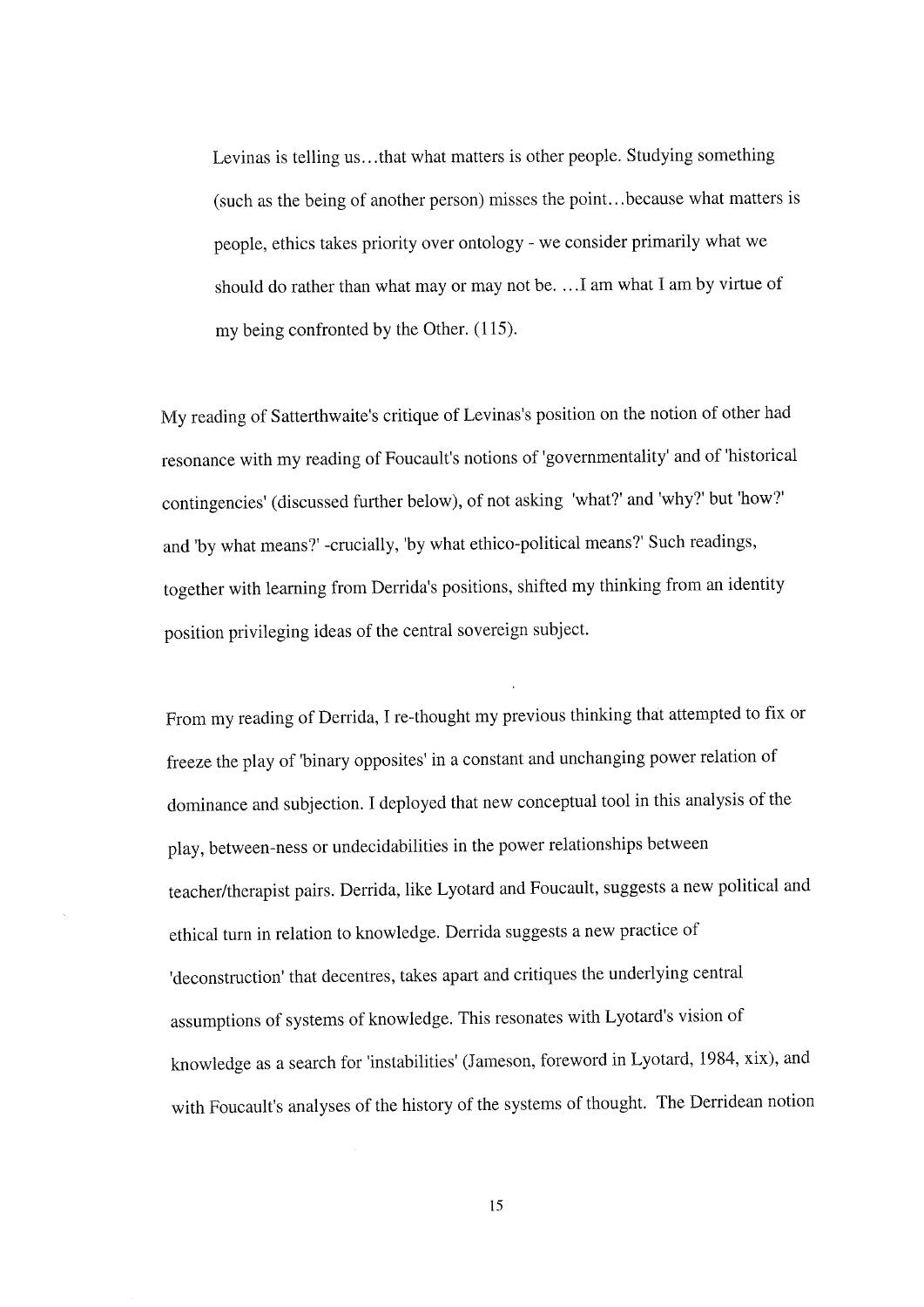of 'deconstruction', concerned how the text unravels itself through discursive ploys, is complex, encompassing a variety of turns. Cahen (2001) stresses deconstruction's positive ethical turn:

to deconstruct is first and foremost to undo a construction with infinite patience, to take apart a system in order to understand all its mechanisms, to exhibit all its foundations, and to reconstruct it on new bases. (13).

Derrida's assertions which privilege new forms of theory and practice concerning knowledge, in particular in relation to notions of writing, the text and the subject have, together with Lyotard's intellectual tools and Foucault's analytical tools, informed the conceptual and theoretical framework of my research.

### The writing turn

The turn to writing is part of the wider 'linguistic turn' (Rorty, 1967, title) or a concern to explore the language of representation of objects or referents. Derrida's analyses undermined metaphysics' assumptions of the privileging of speech over writing. Derrida sought to dispel philosophical ideas about thinkers' and speakers' presence in, and intentional control of, their logical argument. Potter (1996) argues that for Derrida, speakers draw upon and use cultural systems of discourse made up amongst other things by metaphors. Through his genealogical analyses of the historical and cultural constructions of concepts, Derrida affirms the practice of ethical and political work